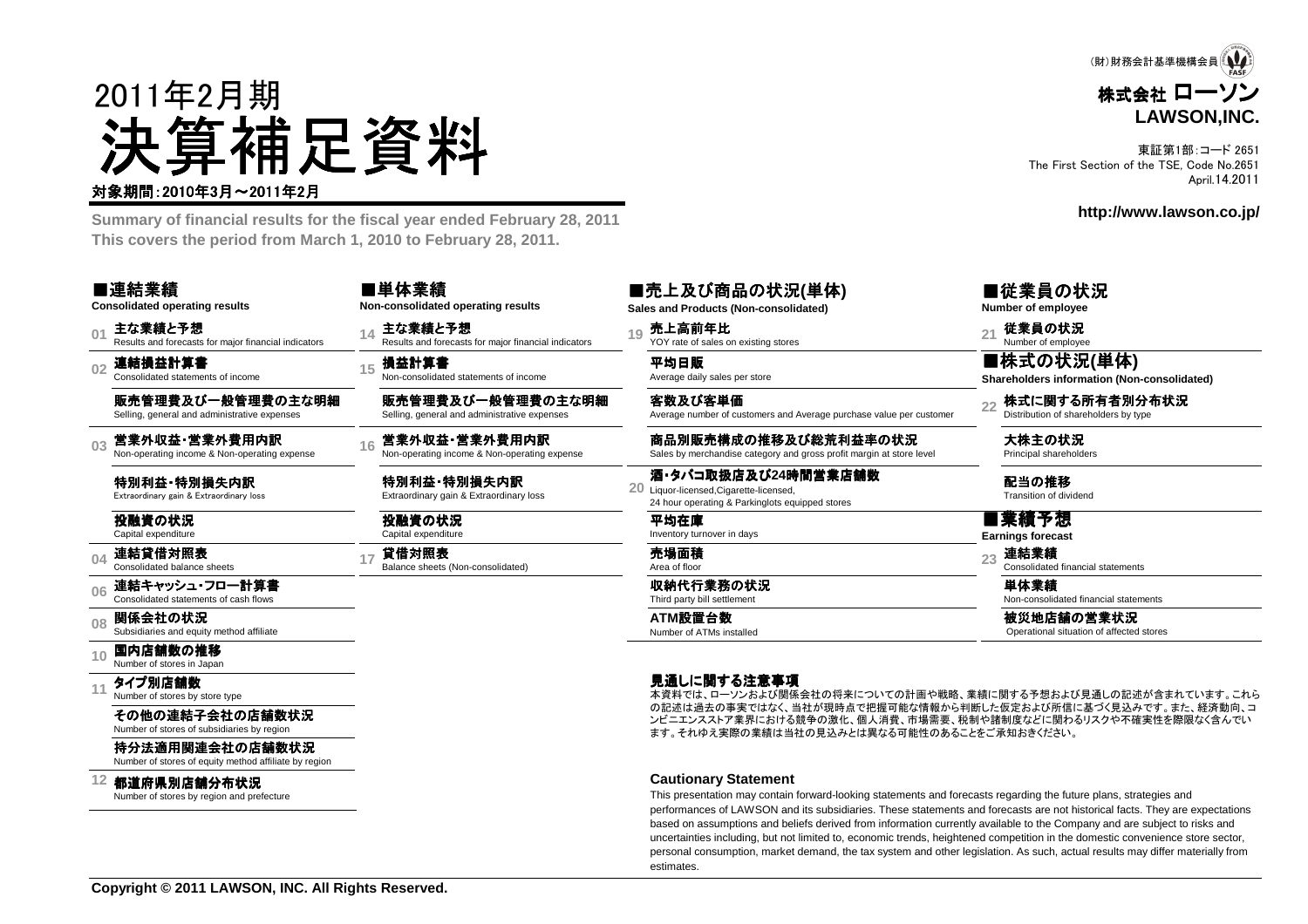## ■主な業績と予想 Results and forecasts for major financial indicators<br>————————————————————

|                                                                                                                                                                           | 2008年度/FY2008                   |           | 2009年度/FY2009                   |           | 2011年度/FY2011<br>2010年度/FY2010  |           |                                                                                                                                                                                                                                                                                                                                                                                 |                          |                                  |                          |
|---------------------------------------------------------------------------------------------------------------------------------------------------------------------------|---------------------------------|-----------|---------------------------------|-----------|---------------------------------|-----------|---------------------------------------------------------------------------------------------------------------------------------------------------------------------------------------------------------------------------------------------------------------------------------------------------------------------------------------------------------------------------------|--------------------------|----------------------------------|--------------------------|
|                                                                                                                                                                           | 通期/Full year                    |           | 通期/Full year                    |           | 通期/Full year                    |           | 第2四半期連結累計期間/2Q                                                                                                                                                                                                                                                                                                                                                                  |                          | 通期計画/Full year (Forecast)        |                          |
|                                                                                                                                                                           | 2008.3.1-2009.2.28<br>金額/Amount | 前年比/YoY   | 2009.3.1-2010.2.28<br>金額/Amount | 前年比/YoY   | 2010.3.1-2011.2.28<br>金額/Amount | 前年比/YoY   | 2011.3.1-8.31<br>金額/Amount                                                                                                                                                                                                                                                                                                                                                      | 前年比/YoY                  | 2011.3.1-2012.2.229<br>金額/Amount | 前年比/YoY                  |
| チェーン全店売上高(億円)<br>Total net sales (Hundred millions of yen)                                                                                                                | 15,587                          | 110.2%    | 16,661                          | 106.9%    | 16,828                          | 101.0%    | 8.840                                                                                                                                                                                                                                                                                                                                                                           | 105.5%                   | 17,680                           | 105.1%                   |
| 営業総収入(億円)<br>Gross operating revenue (Hundred millions of yen)                                                                                                            | 3.494                           | 116.0%    | 4.671                           | 133.7%    | 4,412                           | 94.5%     | 2.300                                                                                                                                                                                                                                                                                                                                                                           | 104.0%                   | 4.610                            | 104.5%                   |
| 営業利益 (億円)<br>Operating profit (Hundred millions of yen)                                                                                                                   | 491                             | 105.5%    | 502                             | 102.2%    | 555                             | 110.5%    | 285                                                                                                                                                                                                                                                                                                                                                                             | 94.5%                    | 575                              | 103.5%                   |
| 経常利益 (億円)<br>Recurring profit (Hundred millions of yen)                                                                                                                   | 487                             | 105.5%    | 494                             | 101.3%    | 545                             | 110.4%    | 276                                                                                                                                                                                                                                                                                                                                                                             | 93.0%                    | 554                              | 101.5%                   |
| 当期純利益(億円)<br>Net profit (Hundred millions of yen)                                                                                                                         | 238                             | 107.6%    | 125                             | 52.8%     | 253                             | 202.1%    | 53                                                                                                                                                                                                                                                                                                                                                                              | 43.1%                    | 198                              | 78.0%                    |
| 1株当たり当期純利益(円)<br>Net profit per share (yen)                                                                                                                               |                                 | 240.10    |                                 | 126.67    |                                 | 254.61    |                                                                                                                                                                                                                                                                                                                                                                                 | 53.07                    |                                  | 198.26                   |
| 純資産(億円)<br>Net assets (Hundred millions of yen)                                                                                                                           |                                 | 2,011     |                                 | 1,981     |                                 | 2,084     |                                                                                                                                                                                                                                                                                                                                                                                 | $\overline{\phantom{0}}$ |                                  |                          |
| 総資産(億円)<br>Total assets (Hundred millions of yen)                                                                                                                         |                                 | 4,360     |                                 | 4,481     |                                 | 4.760     |                                                                                                                                                                                                                                                                                                                                                                                 |                          |                                  |                          |
| 1株当たり純資産(円)<br>Net assets per share (yen)                                                                                                                                 |                                 | 1,968.12  |                                 | 1,935.41  |                                 | 2,037.50  |                                                                                                                                                                                                                                                                                                                                                                                 | $\overline{\phantom{a}}$ |                                  |                          |
| 総資産当期純利益率<br><b>ROA</b>                                                                                                                                                   |                                 | 5.7%      |                                 | 2.8%      |                                 | 5.5%      |                                                                                                                                                                                                                                                                                                                                                                                 |                          |                                  |                          |
| 自己資本当期純利益率<br><b>ROE</b>                                                                                                                                                  |                                 | 12.5%     |                                 | 6.5%      |                                 | 12.8%     |                                                                                                                                                                                                                                                                                                                                                                                 | $\equiv$                 |                                  |                          |
| 自己資本比率<br>Capital adequacy ratio                                                                                                                                          |                                 | 44.8%     |                                 | 42.8%     |                                 | 42.7%     |                                                                                                                                                                                                                                                                                                                                                                                 | $\overline{\phantom{m}}$ |                                  | $\overline{\phantom{0}}$ |
| 営業活動によるキャッシュフロー(百万円)<br>Net cash provided by (used in) operating activities (Millions of yen)                                                                             |                                 | 51,717    |                                 | 40.695    |                                 | 72,210    |                                                                                                                                                                                                                                                                                                                                                                                 | $\overline{\phantom{a}}$ |                                  |                          |
| 投資活動によるキャッシュフロー(百万円)<br>Net cash provided by (used in) investing activities (Millions of yen)                                                                             |                                 | $-15,647$ |                                 | $-42.595$ |                                 | $-30,522$ |                                                                                                                                                                                                                                                                                                                                                                                 | $\equiv$                 |                                  | $\equiv$                 |
| 財務活動によるキャッシュフロー (百万円)<br>Net cash provided by (used in) financing activities (Millions of yen)                                                                            |                                 | $-14,911$ |                                 | $-27,238$ |                                 | $-28,798$ |                                                                                                                                                                                                                                                                                                                                                                                 |                          |                                  |                          |
| 現金及び現金同等物の期末残高 (百万円)<br>Cash and cash equivalents at end of period (Millions of yen)                                                                                      |                                 | 83,981    |                                 | 54,843    |                                 | 67,712    |                                                                                                                                                                                                                                                                                                                                                                                 |                          |                                  |                          |
| 国内総店舗数<br>Number of stores in Japan                                                                                                                                       |                                 | 9,527     |                                 | 9,761     |                                 | 9,994     |                                                                                                                                                                                                                                                                                                                                                                                 | $\overline{\phantom{a}}$ |                                  | 10,324                   |
| (注)1.営業総収入は直営店売上高、加盟店からの収入等の合計です。<br>2.通期計画の1株当たり当期純利益に関しては、2011年2月28日現在の期末発行済株式数を用いて算出しております。<br>3.「国内総店舗数」は、当社連結グループの運営するコンビニエンスストアの店舗数であり、㈱ローソン沖縄の運営する店舗数を含めており<br>ます。 |                                 |           |                                 |           | 2011.                           |           | Note1: The gross operating revenue includes total sales of LAWSON group stores and commissions from franchised stores.<br>2: Forecasted net profit per share in the full-year plan is calculated based on the number of outstanding share as of February 28,<br>3: The number of stores in Japan are figures of LAWSON group, including stores operated by LAWSON Okinawa, Inc. |                          |                                  |                          |
| Copyright © 2011 LAWSON, INC. All Rights Reserved.                                                                                                                        |                                 |           |                                 |           |                                 |           |                                                                                                                                                                                                                                                                                                                                                                                 |                          |                                  | 0                        |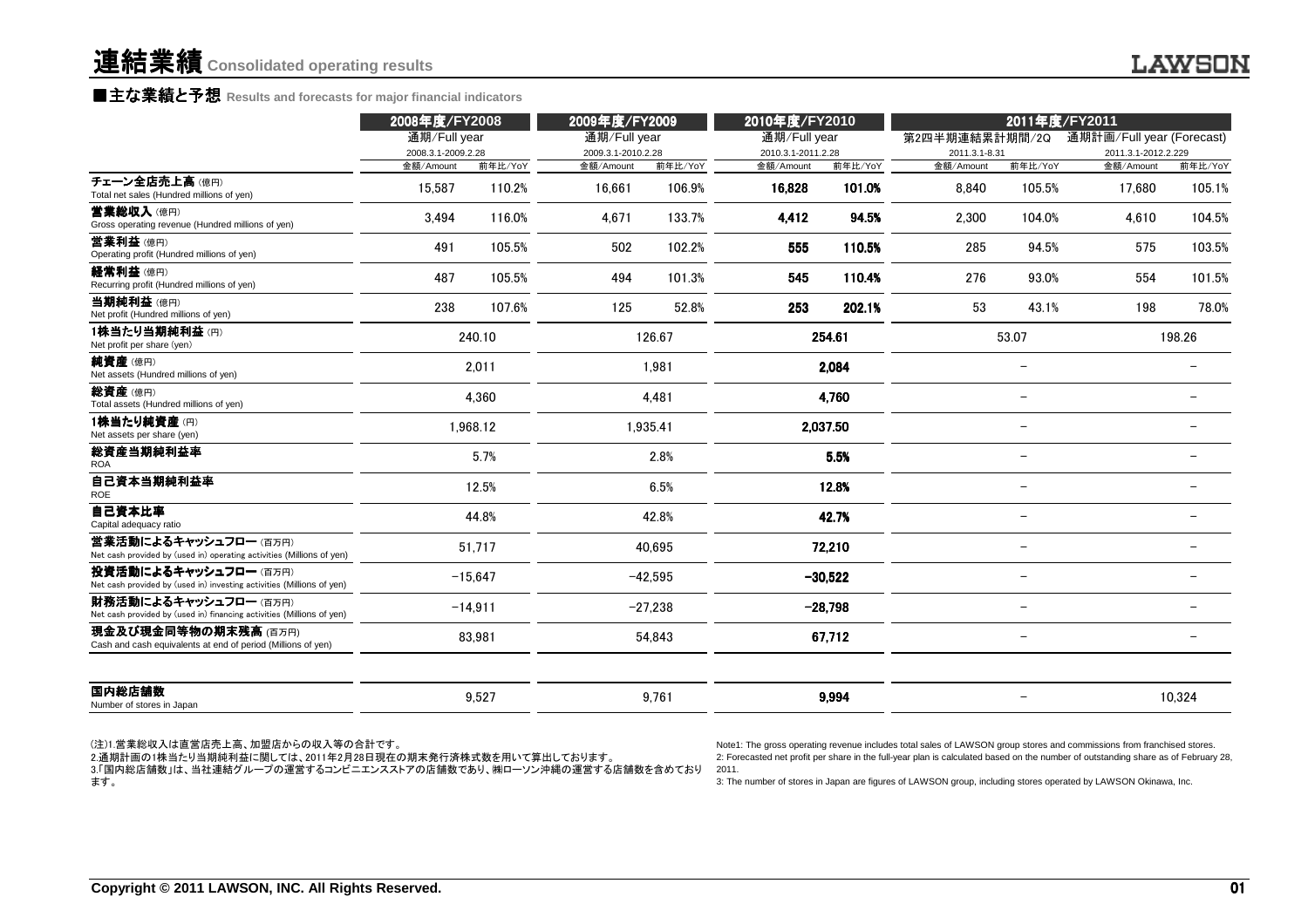# 連結業績**Consolidated operating results**

# ■連結損益計算書 ■連結損益計算書**Consolidated statements of income**

|                                                           |                 | 前連結会計年度/FY2009      | 当連結会計年度/FY2010      | 增減                  |
|-----------------------------------------------------------|-----------------|---------------------|---------------------|---------------------|
|                                                           |                 | 2009.3.1-2010.2.28  | 2010.3.1-2011.2.28  | Increase (Decrease) |
|                                                           |                 | 百万円/Millions of yen | 百万円/Millions of yen | 百万円/Millions of yen |
| A.営業総収入 Total operating revenues                          | $B + E$         | 467,192             | 441,277             | $-25,914$           |
| <b>B.売上高</b> Net sales*1                                  |                 | 233.693             | 192,329             | $-41,363$           |
| C.売上原価 Cost of goods sold*2                               |                 | 173,722             | 143,101             | $-30,621$           |
| <b>D.売上総利益</b> Gross profit on sales*3                    | $B - C$         | 59,970              | 49,228              | $-10,742$           |
| <b>E.営業収入</b> Operating revenues                          | $F + G$         | 233,498             | 248,947             | 15,448              |
| F.加盟店からの収入 Franchise commission from franchised stores    |                 | 185,656             | 197,673             | 12,016              |
| G.その他の営業収入 Other                                          |                 | 47,842              | 51,274              | 3,432               |
| H.営業総利益 Operating gross profit                            | $A - C = D + E$ | 293,469             | 298,176             | 4,706               |
| I.販売費及び一般管理費 Selling, general and administrative expenses |                 | 243,193             | 242,635             | $-558$              |
| J.営業利益 Operating profit                                   | $H - I$         | 50,275              | 55,540              | 5,264               |
| 営業外収益 Non-operating income                                |                 | 1,676               | 1,718               | 42                  |
| 営業外費用 Non-operating expenses                              |                 | 2,511               | 2,665               | 153                 |
| 経常利益 Recurring profit                                     |                 | 49,440              | 54,594              | 5,153               |
| 特別利益 Extraordinary gain                                   |                 | 2,397               |                     | $-2,395$            |
| 特別損失 Extraordinary loss                                   |                 | 21,963              | 10,184              | $-11,778$           |
| 税金等調整前当期純利益 Income before income taxes                    |                 | 29,874              | 44,411              | 14,536              |
| 法人税、住民税及び事業税 Income taxes-current                         |                 | 18,392              | 16,551              | $-1,840$            |
| 法人税等調整額 Deferred income taxes                             |                 | $-1,151$            | 1,668               | 2,819               |
| 少数株主利益 Minority interests in net profit                   |                 | 71                  | 803                 | 732                 |
| 当期純利益 Net profit                                          |                 | 12,562              | 25,386              | 12,824              |
|                                                           |                 |                     |                     |                     |

# ■販売管理費及び一般管理費の主な明細 Selling, general and administrative expenses<br>-

|                                                                                                                                                                                              | 前連結会計年度/FY2009      | 当連結会計年度/FY2010                                                                                                                             | 増減                  |    |
|----------------------------------------------------------------------------------------------------------------------------------------------------------------------------------------------|---------------------|--------------------------------------------------------------------------------------------------------------------------------------------|---------------------|----|
|                                                                                                                                                                                              | 2009.3.1-2010.2.28  | 2010.3.1-2011.2.28                                                                                                                         | Increase (Decrease) |    |
|                                                                                                                                                                                              | 百万円/Millions of yen | 百万円/Millions of yen                                                                                                                        | 百万円/Millions of yen |    |
| 地代家賃 Rents                                                                                                                                                                                   | 70.570              | 73.231                                                                                                                                     | 2,661               |    |
| 人件費 Personal expenses                                                                                                                                                                        | 60.833              | 58.020                                                                                                                                     | $-2,813$            |    |
| 動産リース料 Equipment leasing charges                                                                                                                                                             | 13.443              | 10.229                                                                                                                                     | $-3,213$            |    |
| 有形固定資産減価償却費 Depreciation of property and store equipment                                                                                                                                     | 21,053              | 24.529                                                                                                                                     | 3,475               |    |
| 広告宣伝費 Advertising and promotional expenses                                                                                                                                                   | 12.166              | 10.977                                                                                                                                     | $-1,188$            |    |
| その他 Other                                                                                                                                                                                    | 65.125              | 65.647                                                                                                                                     | 521                 |    |
| 合計 Total                                                                                                                                                                                     | 243.193             | 242.635                                                                                                                                    | $-558$              |    |
| (注) 「販売管理費及び一般管理費の主な明細」の 「その他」には、無形固定資産減価償却費を含んでおります。                                                                                                                                        |                     | Note: "Other" of "selling, general and administrative expenses" include amortization expenses of intangible assets.                        |                     |    |
| 直営店売上高に、ローソンエンターメディアならびにHMVの物販を含めたものです。<br>$*1$                                                                                                                                              |                     | *1. The figure is the total of the net sales for LAWSON Group stores and the sales of goods for LAWSON ENTERMEDIA, INC. and HMV JAPAN K.K. |                     |    |
| 直営店売上原価に、ローソンエンターメディアならびにHMVの物販の売上原価を含めたものです。<br>*2. The figure is the total of the cost of goods sold for LAWSON Group stores and that for LAWSON ENTERMEDIA, INC. and HMV JAPAN K.K.<br>*2 |                     |                                                                                                                                            |                     |    |
| 直営店売上総利益に、ローソンエンターメディアならびにHMVの物販の売上総利益を含めたものです。<br>*3                                                                                                                                        |                     | *3. The figure is the total of the gross profit for LAWSON Group stores and that for LAWSON ENTERMEDIA, INC. and HMV JAPAN K.K.            |                     |    |
| Copyright © 2011 LAWSON, INC. All Rights Reserved.                                                                                                                                           |                     |                                                                                                                                            |                     | 02 |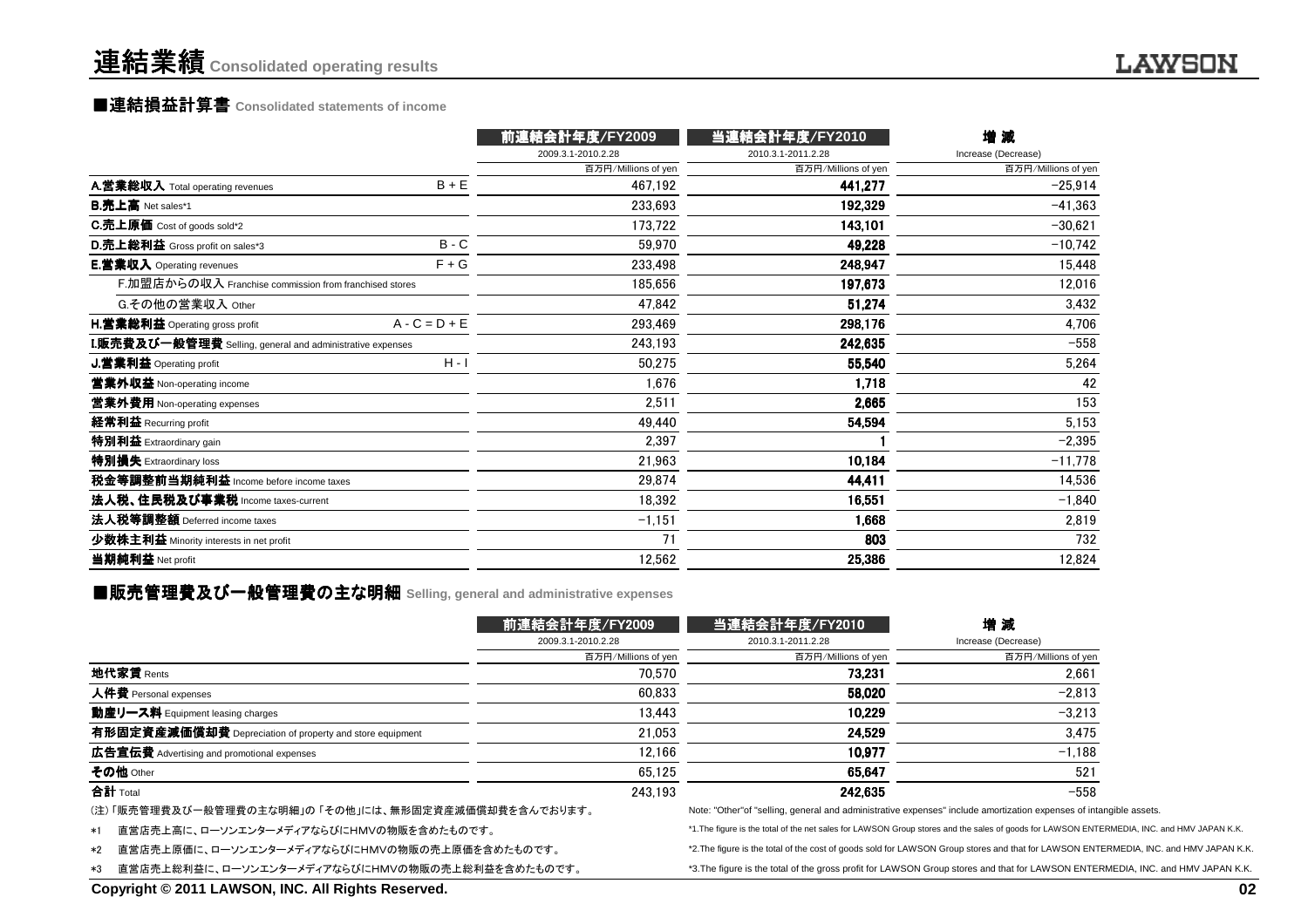| <b>进和禾暇</b> Consolidated operating results          |                     |                     |                     |
|-----------------------------------------------------|---------------------|---------------------|---------------------|
| ■営業外収益・営業外費用内訳                                      | 前連結会計年度/FY2009      | 当連結会計年度/FY2010      | 增減                  |
| Non-operating income & Non-operating expense        | 2009.3.1-2010.2.28  | 2010.3.1-2011.2.28  | Increase (Decrease) |
|                                                     | 百万円/Millions of yen | 百万円/Millions of yen | 百万円/Millions of yen |
| 受取利息 Interest received                              | 696                 | 661                 | $-35$               |
| 受取損害金 Compensation received for damage              | 81                  | 64                  | $-17$               |
| 受取立退料 Compensation received for removal             | 342                 | 207                 | $-134$              |
| 持分法による投資利益 Equity in earnings of affiliates         | 61                  | 311                 | 250                 |
| その他 Other                                           | 493                 | 473                 | $-20$               |
| 営業外収益計 Non-operating income                         | 1.676               | 1.718               | 42                  |
| 支払利息 Interest expense                               | 394                 | 983                 | 589                 |
| リース解約損 Loss on cancellation of store lease contract | 1.578               | 1.224               | $-354$              |
| その他 Other                                           | 539                 | 457                 | $-81$               |
| 営業外費用計 Non-operating expense                        | 2,511               | 2,665               | 153                 |
|                                                     |                     |                     |                     |

| ■特別利益·特別損失内訳                                                          | 前連結会計年度/FY2009      | 当連結会計年度/FY2010      | 増減                  |
|-----------------------------------------------------------------------|---------------------|---------------------|---------------------|
| Extraordinary gain & Extraordinary loss                               | 2009.3.1-2010.2.28  | 2010.3.1-2011.2.28  | Increase (Decrease) |
|                                                                       | 百万円/Millions of yen | 百万円/Millions of yen | 百万円/Millions of yen |
| 固定資産売却益 Gain on sales of noncurrent assets                            | 33                  |                     | $-33$               |
| <b>持分変動利益</b> Gain on change in equity                                | 625                 |                     | $-625$              |
| <b>関係会社株式売却益</b> Gain on sales of subsidiaries and affiliates' stocks | .628 ا              |                     | $-1.628$            |
| 投資有価証券売却益 Gain on sales of investment securities                      |                     |                     |                     |
| その他 Other                                                             | 110                 |                     | $-110$              |
| 特別利益計 Extraordinary gain                                              | 2.397               |                     | $-2.395$            |
| 固定資産除却損 Loss on retirement of noncurrent assets                       | 3.898               | 3,017               | $-880$              |
| 固定資産売却損 Loss on sales of noncurrent assets                            | 29                  | 1.303               | 1.274               |
| 減損損失 Loss on impairment of long-lived assets                          | 3.903               | 4.989               | 1.085               |
| 不正関連損失 Impropriety-related loss                                       | 12.616              |                     | $-12.616$           |
| その他 Other                                                             | 1.514               | 873                 | $-641$              |
| 特別損失計 Extraordinary loss                                              | 21.963              | 10.184              | $-11.778$           |

| ■投融資の状況                                                  | 前連結会計年度/FY2009      | 当連結会計年度/FY2010                                                                                                                | 2011年度計画            |
|----------------------------------------------------------|---------------------|-------------------------------------------------------------------------------------------------------------------------------|---------------------|
| Capital expenditure                                      | 2009.3.1-2010.2.28  | 2010.3.1-2011.2.28                                                                                                            | Forecasts / 2012.2  |
|                                                          | 百万円/Millions of yen | 百万円/Millions of yen                                                                                                           | 百万円/Millions of yen |
| 新店投資 New store investments                               | 19.887              | 13.675                                                                                                                        | 19,000              |
| 既存店投資 Existing store investments                         | 8.101               | 8.934                                                                                                                         | 10,000              |
| システム関連投資 IT-related investments                          | 9.409               | 7.479                                                                                                                         | 8,500               |
| その他 Other                                                | 629                 | 1.003                                                                                                                         | 1.000               |
| 投資小計 Subtotal                                            | 38.026              | 31.091                                                                                                                        | 38,500              |
| 出資•融資 Investments and advances                           | $-3.004$            | 2.544                                                                                                                         | 5.000               |
| リース Leases                                               | 36,376              | 16.691                                                                                                                        | 20,500              |
| 合計 Total                                                 | 71.399              | 50.326                                                                                                                        | 64.000              |
| 有形固定資産減価償却費 Depreciation of property and store equipment | 21.053              | 24.529                                                                                                                        | 28,000              |
| <b>無形固定資産償却費</b> Amortization of intangible assets       | 6.414               | 8.554                                                                                                                         | 9.300               |
| 減価償却費計 Total depreciation and amortization               | 27.468              | 33.083                                                                                                                        | 37.300              |
| (注)1.リースは各会計期間に取得したリース物件の取得価額相当額を記載しております。               |                     | Note1: "Leases" are the amount of charges equivalent to the purchase price of the respective assets for the accounting period |                     |

(注)1.リースは各会計期間に取得したリース物件の取得価額相当額を記載しております。 2.新リース会計の適用により、有形固定資産減価償却費には、売買処理されるリース物件の減価償却費を含んでおります。 3.2010年度のリース債務の返済による支出は、8,785百万円です。

**、古《士 <del>业</del> 《主** 

 2: Depreciation of property and store equipment includes depreciation for leased property treated as a sale-and-purchase transaction due to theapplication of new lease accounting standards in Japan.3: The amount of repayments of lease obligations (consolidated) of FY2010 is 8,785 millions of yen.

**LAWSON**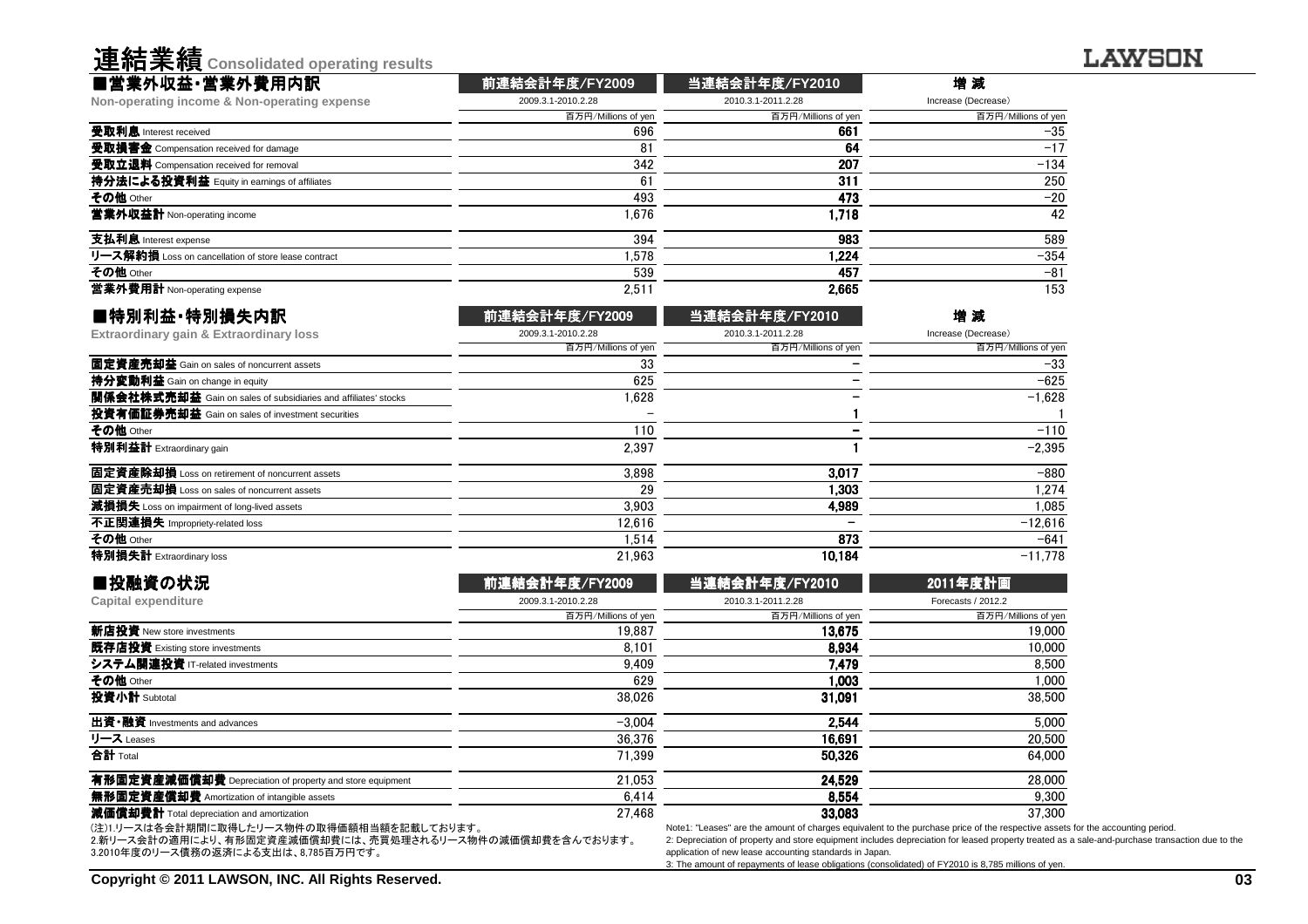# ■連結貸借対照表 **Consolidated Balance sheets**

|                                                                            | 前連結会計年度末<br>(2010年2月28日現在)             | 当連結会計期間末<br>(2011年2月28日現在)       | 増減                  |
|----------------------------------------------------------------------------|----------------------------------------|----------------------------------|---------------------|
|                                                                            | Previous fiscal term (As of 2.28,2010) | Current period (As of 2.28,2011) | Increase (Decrease) |
| [資産の部 Assets]                                                              | 百万円/Millions of yen                    | 百万円/Millions of yen              | 百万円/Millions of yen |
| 流動資産 Current assets                                                        | 132.198                                | 145.009                          | 12.811              |
| 現金及び預金 Cash and deposits                                                   | 64.017                                 | 74.816                           | 10.799              |
| 加盟店貸勘定 Accounts receivable - due from franchised stores                    | 20,790                                 | 16,159                           | $-4,631$            |
| 有価証券 Marketable securities                                                 | 2.500                                  | 2,999                            | 499                 |
| 商品 Merchandise inventories                                                 | 4.446                                  | 7,011                            | 2,564               |
| 前払費用 Prepaid expenses                                                      | 6,980                                  | 7,424                            | 444                 |
| 未収入金 Accounts receivable - other                                           | 26.445                                 | 29.285                           | 2.840               |
| 繰延税金資産 Deferred tax assets                                                 | 4,587                                  | 4,943                            | 356                 |
| その他 Other                                                                  | 2,587                                  | 2.466                            | $-120$              |
| 貸倒引当金 Allowance for doubtful accounts                                      | $-155$                                 | $-97$                            | 58                  |
| 固定資産 Noncurrent assets                                                     | 315,933                                | 331,026                          | 15.093              |
| 有形固定資産 Property, plant and equipment                                       | 145,308                                | 158,833                          | 13,525              |
| •建物及び構築物 Buildings and structures                                          | 96.452                                 | 96,401                           | $-51$               |
| ・車両運搬具及び工具器具備品 Vehicles, tools, furniture and fixtures                     | 12.858                                 | 13.241                           | 383                 |
| ・リース資産 Lease assets                                                        | 28.867                                 | 41.934                           | 13.067              |
| •その他 Other                                                                 | 7.130                                  | 7.255                            | 125                 |
| 無形固定資産 Intangible assets                                                   | 34,407                                 | 36.096                           | 1,689               |
| 投資その他の資産 Investments and other assets                                      | 136,216                                | 136.096                          | $-120$              |
| ・長期貸付金 Long-terms loans receivable                                         | 29.724                                 | 31.825                           | 2.101               |
| •差入保証金 Guarantee deposits                                                  | 83,205                                 | 81,654                           | $-1,550$            |
| •繰延税金資産 Deferred tax assets                                                | 15.274                                 | 13,253                           | $-2,020$            |
| •破産更生債権等 Bankruptcy and reorganization claims                              | 13.631                                 | 15,372                           | 1.741               |
| •その他 Other                                                                 | 9.018                                  | 10.037                           | 1.019               |
| •貸倒引当金 Allowance for doubtful accounts                                     | $-14.636$                              | $-16,047$                        | $-1,410$            |
| 資産合計 Total Assets                                                          | 448,131                                | 476,036                          | 27,905              |
| 有形固定資産の減価償却累計額<br>Accumulated depreciation of property and store equipment | 134,339                                | 153,499                          | 19,159              |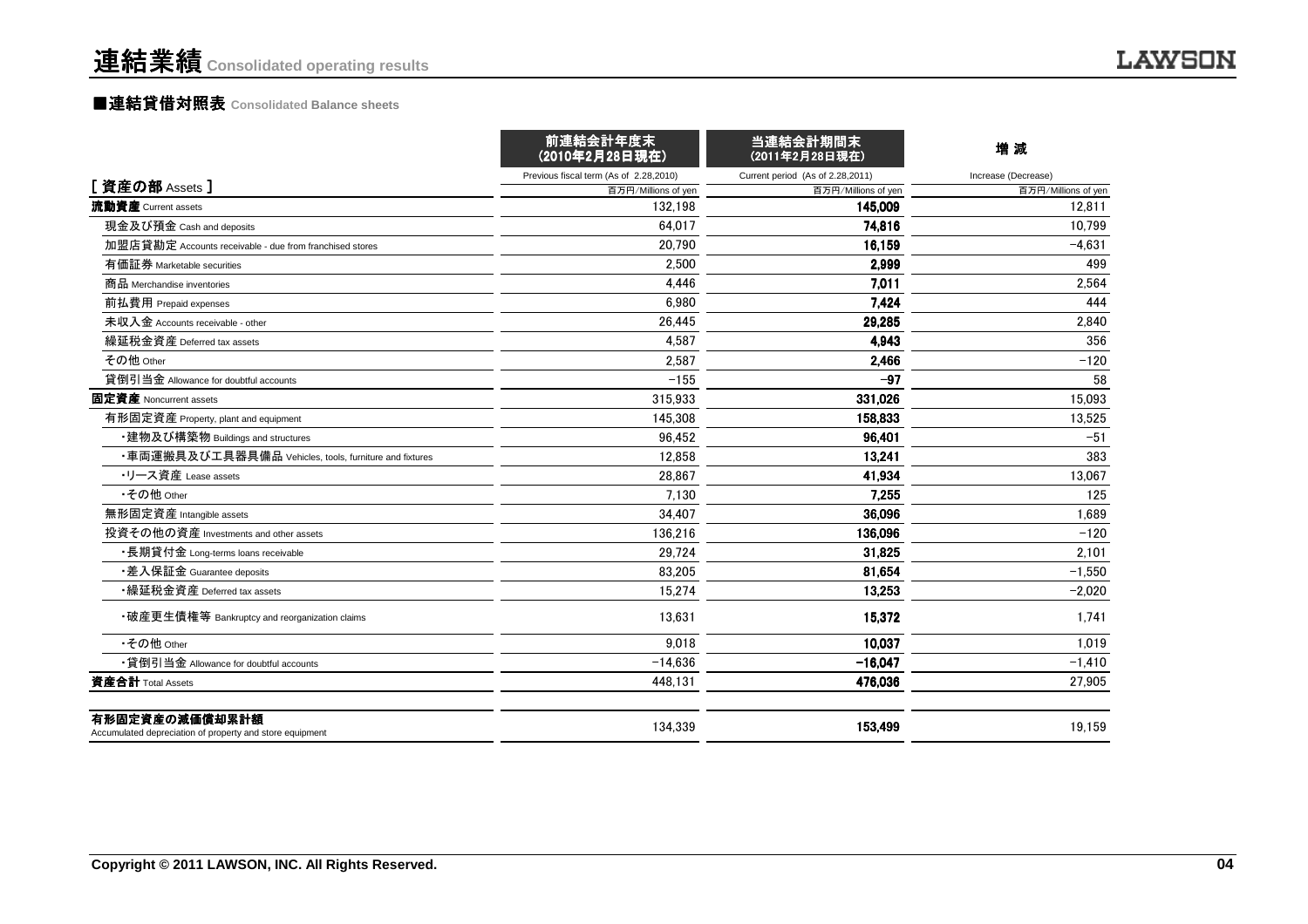### ■連結貸借対照表 **Consolidated Balance sheets**

|                                                                                             | 前連結会計年度末<br>(2010年2月28日現在)             | 当連結会計期間末<br>(2011年2月28日現在)       | 增減                  |
|---------------------------------------------------------------------------------------------|----------------------------------------|----------------------------------|---------------------|
|                                                                                             | Previous fiscal term (As of 2.28,2010) | Current period (As of 2.28,2011) | Increase (Decrease) |
| [ 負債の部 Liabilities ]                                                                        | 百万円/Millions of yen                    | 百万円/Millions of yen              | 百万円/Millions of yen |
| 流動負債 Current liabilities                                                                    | 184.496                                | 192,595                          | 8,099               |
| 買掛金 Accounts payable-trade                                                                  | 73.189                                 | 81,398                           | 8,209               |
| 加盟店借勘定 Accounts payable-due to franchised stores                                            | 1.024                                  | 1,179                            | 154                 |
| リース債務 Lease obligations                                                                     | 4.641                                  | 7,953                            | 3,312               |
| 未払金 Accounts payable-other                                                                  | 22.134                                 | 18,239                           | $-3,894$            |
| 未払法人税等 Income taxes payable                                                                 | 9.852                                  | 10.673                           | 821                 |
| 預り金 Deposits payable                                                                        | 65.858                                 | 62,340                           | $-3,517$            |
| 賞与引当金 Provision for bonuses                                                                 | 2.789                                  | 3.768                            | 978                 |
| ポイント引当金 Provision for point card certificates                                               | 2.097                                  | 1.287                            | $-810$              |
| その他 Other                                                                                   | 2,909                                  | 5.753                            | 2,844               |
| 固定負債 Noncurrent liabilities                                                                 | 65,499                                 | 74.974                           | 9,474               |
| 長期借入金 Long-term debt                                                                        |                                        | 500                              | 500                 |
| 長期リース債務 Long-term lease obligations                                                         | 19.410                                 | 28,253                           | 8,843               |
| 退職給付引当金 Liability for employees' retirement benefits                                        | 6,206                                  | 7,529                            | 1,323               |
| 役員退職慰労引当金<br>Allowance for retirement benefits to executive officers and corporate auditors | 217                                    | 234                              | 17                  |
| 長期預り保証金 Long-term guarantee deposits                                                        | 38,710                                 | 37,139                           | $-1,571$            |
| その他 Other                                                                                   | 955                                    | 1,317                            | 361                 |
| 負債合計 Total liabilities                                                                      | 249,996                                | 267,570                          | 17,573              |
| [ 純資産の部 Net assets ]                                                                        |                                        |                                  |                     |
| 株主資本 Shareholders' equity                                                                   | 192,485                                | 204,117                          | 11,632              |
| 資本金 Common stock                                                                            | 58,506                                 | 58,506                           |                     |
| 資本剰余金 Capital surplus                                                                       | 41,520                                 | 47,696                           | 6,176               |
| 利益剰余金 Retained earnings                                                                     | 94,171                                 | 99,608                           | 5,436               |
| 自己株式 Treasury stock                                                                         | $-1,713$                               | $-1,693$                         | 19                  |
| 評価・換算差額等 Valuation and translation adjustments                                              | $-554$                                 | $-638$                           | $-83$               |
| その他有価証券評価差額金 Net unrealized gain(loss) on available-for-sale securities                     | 14                                     | -4                               | $-19$               |
| 土地再評価差額金 Revaluation reserve for land                                                       | $-634$                                 | $-634$                           |                     |
| 為替換算調整勘定 Foreign currency translation adjustments                                           | 65                                     |                                  | $-64$               |
| <b>新株予約権</b> Subscription rights to shares                                                  | 346                                    | 405                              | 59                  |
| 少数株主持分 Minority interests                                                                   | 5,858                                  | 4,581                            | $-1,276$            |
| 純資産合計 Total net assets                                                                      |                                        |                                  |                     |
| 負債純資産合計 Liabilities,and net assets                                                          | 198,135                                | 208,466<br>476,036               | 10,331              |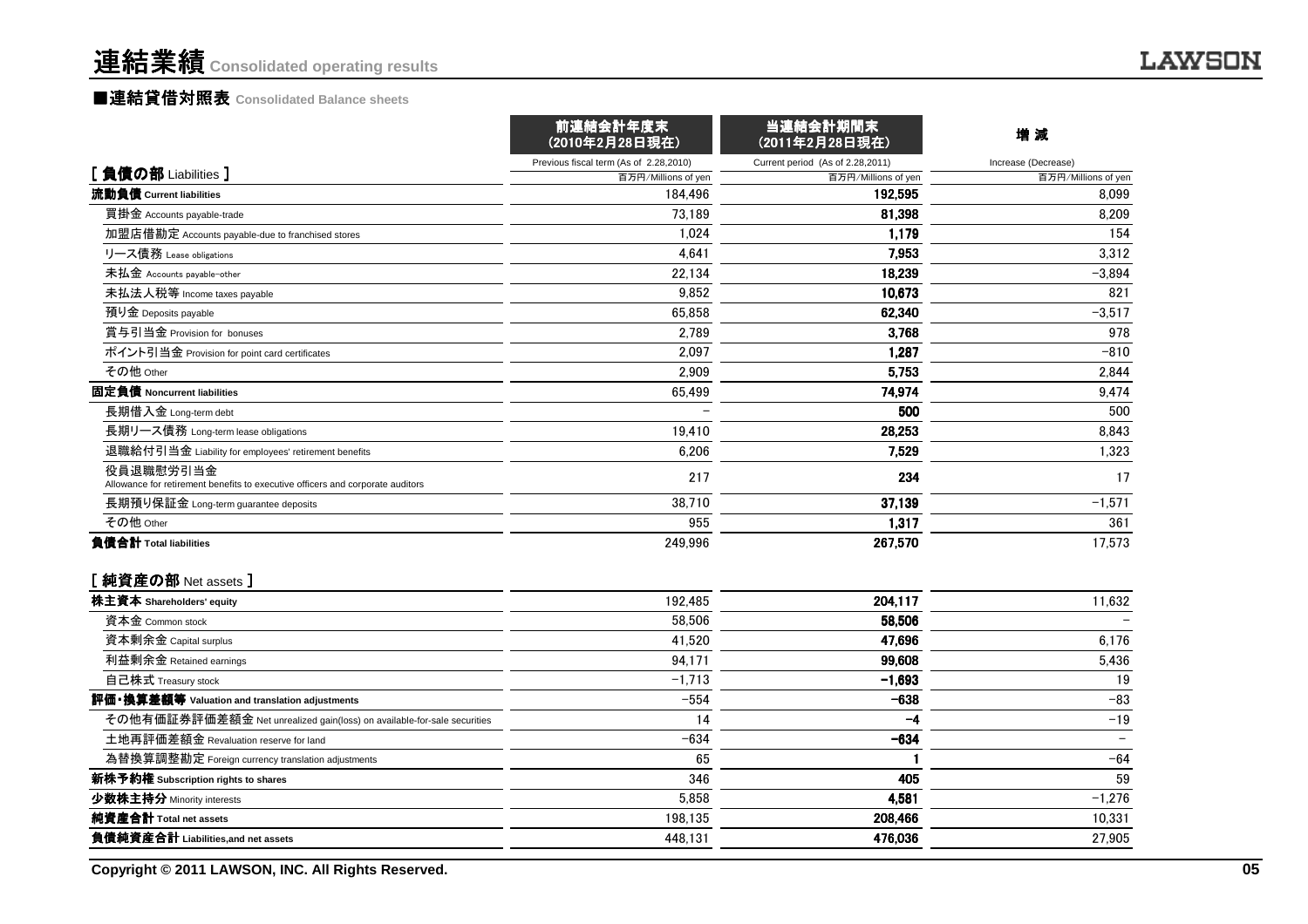# **■連結キャッシュ・フロ一計算書 Consolidated statements of cash flows**

|                                                                                                                 | 前連結会計年度/FY2009      | 当連結会計年度/FY2010      | 增減                  |
|-----------------------------------------------------------------------------------------------------------------|---------------------|---------------------|---------------------|
| Ⅰ.営業活動によるキャッシュ・フロー                                                                                              | 2009.3.1-2010.2.28  | 2010.3.1-2011.2.28  | Increase (Decrease) |
| I. Net cash provided by (used in) operating activities                                                          | 百万円/Millions of yen | 百万円/Millions of yen | 百万円/Millions of yen |
| 税金等調整前当期純利益 Income before income taxes                                                                          | 29,874              | 44.411              | 14,536              |
| 減価償却費 Depreciation and amortization                                                                             | 27,468              | 33,083              | 5,615               |
| 固定資産除却損 Loss on retirement of noncurrent assets                                                                 | 1.981               | 1.468               | $-513$              |
| 減損損失 Impairment loss                                                                                            | 3.903               | 4,989               | 1.085               |
| <b>無形固定資産除却損</b> Loss from disposal of intangible fixed assets                                                  | 278                 | 267                 | $-11$               |
| 持分法による投資損失 Equity in gains of affiated companies                                                                | $-61$               | $-311$              | $-250$              |
| 固定資産売却損益(マイナスは益) Loss(gain) from disposal of fixed assets                                                       | $-3$                | 1.303               | 1.307               |
| 貸倒引当金の増減額(マイナスは減少)<br>Increase (decrease) in allowance for doubtful accounts                                    | 10,309              | 1,352               | $-8,957$            |
| 退職給付引当金の増減額(マイナスは減少)<br>Increase (decrease) in provision for retirement benefits                                | 1,155               | 941                 | $-214$              |
| 受取利息 Interest income                                                                                            | $-696$              | $-661$              | 35                  |
| 支払利息 Interest expenses                                                                                          | 394                 | 983                 | 589                 |
| その他の損益(マイナスは益) Other - net                                                                                      | $-166$              | 1,115               | 1,281               |
| 売上債権の増減額(マイナスは増加) Decrease (increase) in notes and accounts<br>receivable                                       | 390                 | 4.631               | 4.240               |
| たな卸資産の増減額(マイナスは減少) Increase (decrease) in merchandise inventories                                               | 839                 | 57                  | $-782$              |
| 未収入金の増減額(マイナスは増加) Decrease (increase) in accounts receivable - other                                            | 260                 | $-1,237$            | $-1,497$            |
| 破産更生債権等の増減額(マイナスは増加)<br>Decrease (increase) in claims provable in bankruptcy, claims provable in rehabilitation | $-12.636$           | $-1,788$            | 10.848              |
| 仕入債務の増減額(マイナスは減少) Increase (decrease) in notes and accounts<br>payable                                          | $-3.922$            | 5.248               | 9.171               |
| 未払金の増減額(マイナスは減少) Increase (decrease) in accounts payable - other                                                | $-4,230$            | $-5,126$            | $-895$              |
| 預り金の増減額(マイナスは減少) Increase (decrease) in deposits payable                                                        | 5.196               | $-3.560$            | $-8,757$            |
| 預り保証金の増減額(マイナスは減少) Increase (decrease) in long-term guarantee<br>deposits                                       | $-3,315$            | $-1,571$            | 1,743               |
| その他の資産・負債の増減額 Other - net                                                                                       | 1.103               | 2.612               | 1.508               |
| 小計 Subtotal                                                                                                     | 58.124              | 88,208              | 30,083              |
| 利息の受取額 Interest income received                                                                                 | 689                 | 661                 | $-28$               |
| 利息の支払額 Interest expenses paid                                                                                   | $-395$              | $-982$              | $-587$              |
| 法人税等の支払額 Income taxes paid                                                                                      | $-17,722$           | $-15,676$           | 2,046               |
| 営業活動によるキャッシュ・フロー Net cash provided by (used in) operating activities                                            | 40.695              | 72.210              | 31.514              |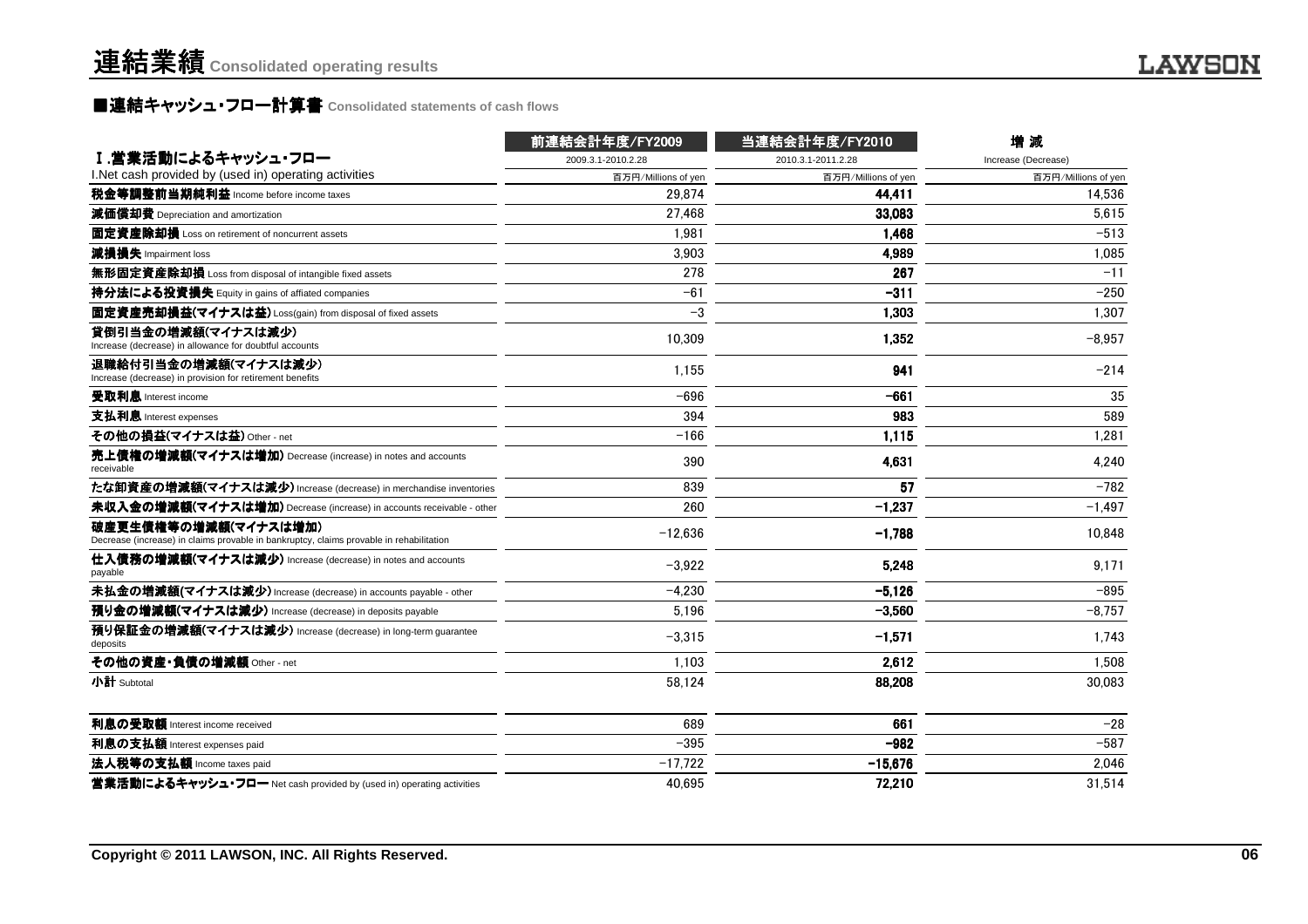|                                                                                                                                   | 前連結会計年度/FY2009      | 当連結会計年度/FY2010      | 增減                  |
|-----------------------------------------------------------------------------------------------------------------------------------|---------------------|---------------------|---------------------|
| Ⅱ.投資活動によるキャッシュ・フロー                                                                                                                | 2009.3.1-2010.2.28  | 2010.3.1-2011.2.28  | Increase (Decrease) |
| II. Net cash provided by (used in) investing activities                                                                           | 百万円/Millions of yen | 百万円/Millions of yen | 百万円/Millions of yen |
| 定期預金の預入による支出 Payments into time deposits                                                                                          | $-12.584$           | -26.304             | $-13.720$           |
| 定期預金の払戻による収入 Proceeds from withdrawal of time deposits                                                                            | 3,414               | 25,374              | 21,960              |
| 有価証券の取得による支出 Purchase of marketable securities                                                                                    | $-2.799$            |                     | 2,799               |
| 有価証券の償還による収入 Proceeds from redemption of marketable securities                                                                    | 4.100               | 2.500               | $-1.600$            |
| 長期貸付金の増減額(純額) Increase(decrease) in long-term loans receivable-net                                                                | $-2.040$            | $-2.069$            | $-28$               |
| 関係会社株式の取得による支出 Increase in advances to associated company                                                                         | $-110$              | $-650$              | $-540$              |
| 関係会社株式の売却による収入 Proceeds from sales of stock of subsidiaries and affiliates                                                        | 3,060               | 225                 | $-2,835$            |
| 連結の範囲の変更を伴う子会社株式の取得による支出 Purchase of investments in<br>subsidiaries resulting in change in scope of consolidation                 |                     | $-809$              | $-809$              |
| 連結の範囲の変更を伴う子会社株式の取得による収入 Proceeds from purchase of<br>investments in subsidiaries resulting from change of scope of consolidation |                     | 455                 | 455                 |
| 有形固定資産の取得による支出 Purchase of property, plant and equipment                                                                          | $-26.144$           | $-22,883$           | 3.261               |
| 無形固定資産の取得による支出 Purchase of intangible assets                                                                                      | $-9.041$            | $-7.511$            | 1,530               |
| 差入保証金の増減額(純額) Increase(decrease) in lease deposit-net                                                                             | 289                 | 2.299               | 2.009               |
| 長期前払費用の取得による支出 Purchase of long-term prepaid expenses                                                                             | $-1.386$            | $-1.045$            | 340                 |
| その他 Other - net                                                                                                                   | 647                 | $-102$              | $-750$              |
| 投資活動によるキャッシュ・フロー Net cash provided by (used in) investing activities                                                              | $-42,595$           | $-30,522$           | 12,073              |
| Ⅲ.財務活動によるキャッシュ・フロー                                                                                                                |                     |                     |                     |
| III. Net cash provided by (used in) financing activities                                                                          |                     |                     |                     |
| リース債務の返済による支出 Repayments of lease obligations                                                                                     | $-9,149$            | $-8,785$            | 364                 |
| 自己株式の取得による支出 Purchase of treasury stock                                                                                           | $-0$                | $-3,510$            | $-3,509$            |
| 長期借入金の返済による支出 Repayment of long-term loans payable                                                                                | $-1.968$            |                     | 1,968               |
| 配当金の支払額 Cash dividends paid                                                                                                       | $-15,866$           | $-16,422$           | $-555$              |
| その他 Other - net                                                                                                                   | $-253$              | $-80$               | 172                 |
| 財務活動によるキャッシュ・フロー Net cash provided by (used in) financing activities                                                              | $-27,238$           | $-28,798$           | $-1,559$            |
| IV.現金及び現金同等物に係る換算差額(マイナスは減少)                                                                                                      |                     | $-20$               | $-20$               |
| Effect of exchange rate change on cash and cash equivalents                                                                       |                     |                     |                     |
| V.現金及び現金同等物の増減額(マイナスは減少)                                                                                                          | $-29,138$           | 12,868              | 42,007              |
| Net Increase (decrease) in cash and cash equivalents                                                                              |                     |                     |                     |
| Ⅵ.現金及び現金同等物の期首残高                                                                                                                  | 83.981              | 54,843              | $-29,138$           |
| Cash and cash equivalents at beginning of period                                                                                  |                     |                     |                     |
| Ⅵ.現金及び現金同等物の期末残高<br>Cash and cash equivalents at end of period                                                                    | 54.843              | 67.712              | 12.868              |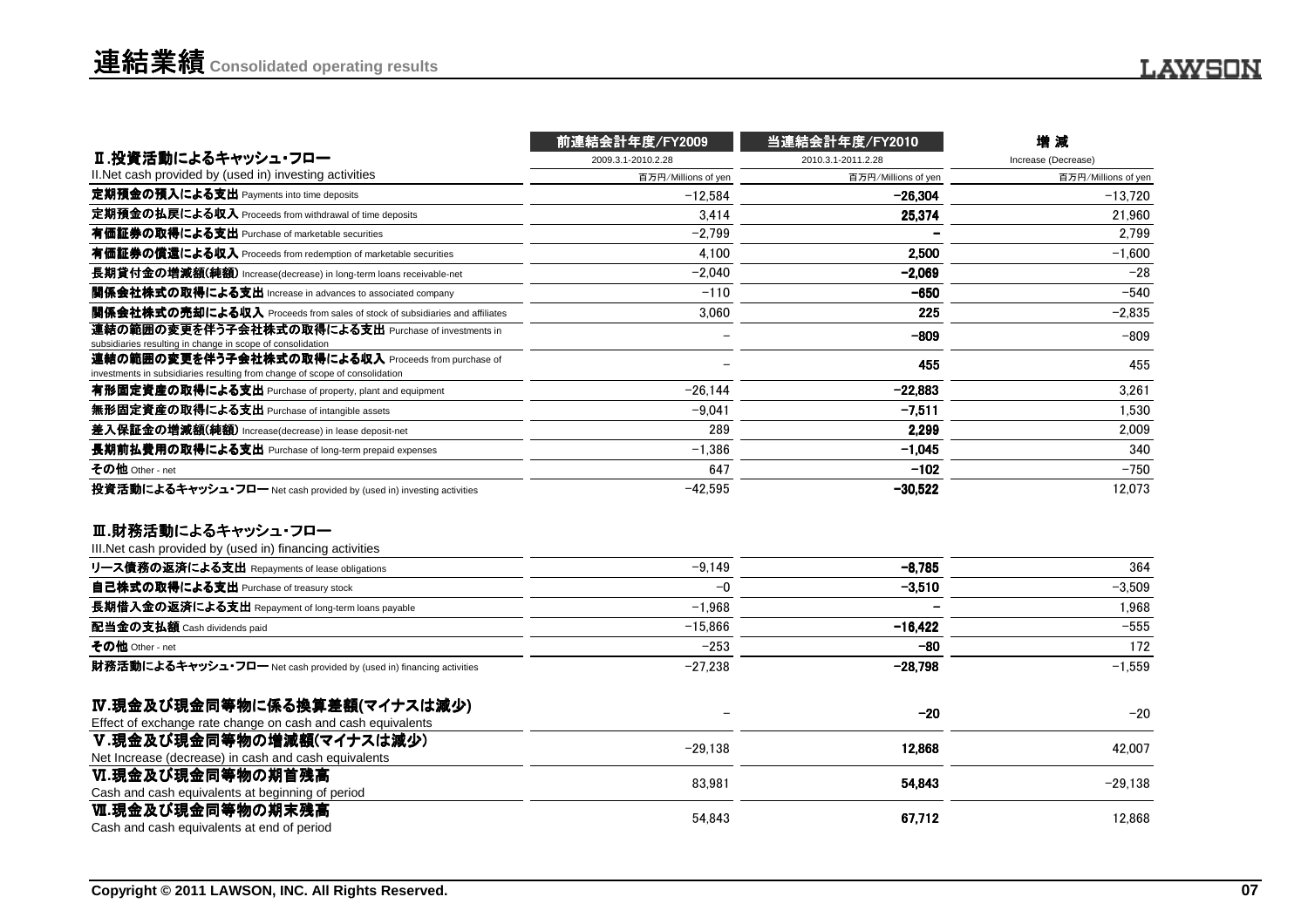### ■関係会社の状況 **Subsidiaries and equity method affiliate**

| 1.連結子会社                         | (株)九九プラス                                                                                                  | 重慶羅森便利店有限公司                                                                                  |
|---------------------------------|-----------------------------------------------------------------------------------------------------------|----------------------------------------------------------------------------------------------|
| 1. Consolidated subsidiary      | Ninety-Nine Plus, Inc                                                                                     | CHONGQING LAWSON, Inc                                                                        |
| 設立日 Date of establishment       | 2000年10月 2000.10                                                                                          | 2010年4月 2010.4                                                                               |
| <b>決算月</b> Fiscal year end      | 2月 Februarv                                                                                               | $12$ 月 December                                                                              |
| <b>出資比率</b> LAWSON's share      | 100.0%                                                                                                    | 100.0%                                                                                       |
| <b>事業内容</b> Business activities | 単一価格生鮮食品コンビニエンスストア<br>Operation of a chain of single-price convenience stores known for their fresh foods | 中国重慶市におけるコンビニエンスストア事業<br>LAWSON's chain-store development and operation in Chongqing, China. |

|                                                                                         | 2009年2月 | 2010年2月 | 2011年2月             | 2008年12月 | 2009年12月                 | 2010年12月                          |
|-----------------------------------------------------------------------------------------|---------|---------|---------------------|----------|--------------------------|-----------------------------------|
|                                                                                         |         |         | 百万円/Millions of yen |          |                          | 百万円/Millions of yen               |
| チェーン全店売上高Total net sales                                                                | 38.541  | 191.296 | 180.027             |          |                          | 29<br>$\overline{\phantom{0}}$    |
|                                                                                         | 33.906  | 167.913 | 142.227             |          | $\overline{\phantom{m}}$ | 30                                |
|                                                                                         | 242     | 2.167   | .771                | -        |                          | $-47$<br>$\overline{\phantom{0}}$ |
|                                                                                         | 236     | 2.264   | 1.610               |          |                          | $-59$<br>$\overline{\phantom{0}}$ |
| 当期純利益 Net profit                                                                        | 82      | .786    | $-840$              |          | $\overline{\phantom{m}}$ | $-59$                             |
| 當業総収入 Total operating revenues<br><b>営業利益</b> Operating profit<br>経常利益 Recurring profit |         |         |                     |          |                          |                                   |

|                                              | (株)ローソンエンターメディア                                                                                | HMVジャパン(株)                                                                                      |  |  |
|----------------------------------------------|------------------------------------------------------------------------------------------------|-------------------------------------------------------------------------------------------------|--|--|
|                                              | LAWSON ENTERMEDIA. INC.                                                                        | HMV JAPAN K.K.                                                                                  |  |  |
| 設立日 Date of establishment                    | 1992年7月 <sub>1992.7</sub>                                                                      | 1990年2月 1990.2                                                                                  |  |  |
| <b>決算月</b> Fiscal year end<br>$2$ 月 February |                                                                                                | 4月 April                                                                                        |  |  |
| 出資比率 LAWSON's share                          | 100.0%                                                                                         | 100.0%                                                                                          |  |  |
| 事業内容 Business activities                     | チケット販売・情報提供サービス業<br>Ticket sales, e-commerce, advertising sales and other marketing activities | CD及びDVD等の音・映像等の記録済み媒体の販売<br>Sales of pre-recorded media such as music and video CDs, DVDs, etc. |  |  |

|                                | 2009年2月  | 2010年2月   | 2011年2月             | 2009年2月 | 2010年2月                  | 2011年2月             |
|--------------------------------|----------|-----------|---------------------|---------|--------------------------|---------------------|
|                                |          |           | 百万円/Millions of yen |         |                          | 百万円/Millions of yen |
| 當業総収入 Total operating revenues | 7.620    | 10.022    | 9.864               |         |                          | 7.761               |
| 営業利益 Operating profit          | 791      | 1.098     | .111                |         | $\overline{\phantom{0}}$ | 193                 |
| 経常利益 Recurring profit          | 840      | .184      | . 125               |         |                          | 148                 |
| 当期純利益 Net profit               | $-1.444$ | $-11.886$ | .870،               |         | $\overline{\phantom{a}}$ | 139                 |

#### (注)(株)九九プラス及びHMVジャパン(株)の営業数値は、当社連結グループの取込数値です。

The amount of operating results of Ninety-Nine Plus, Inc and HMV JAPAN KK were the total amount consolidated by LAWSON.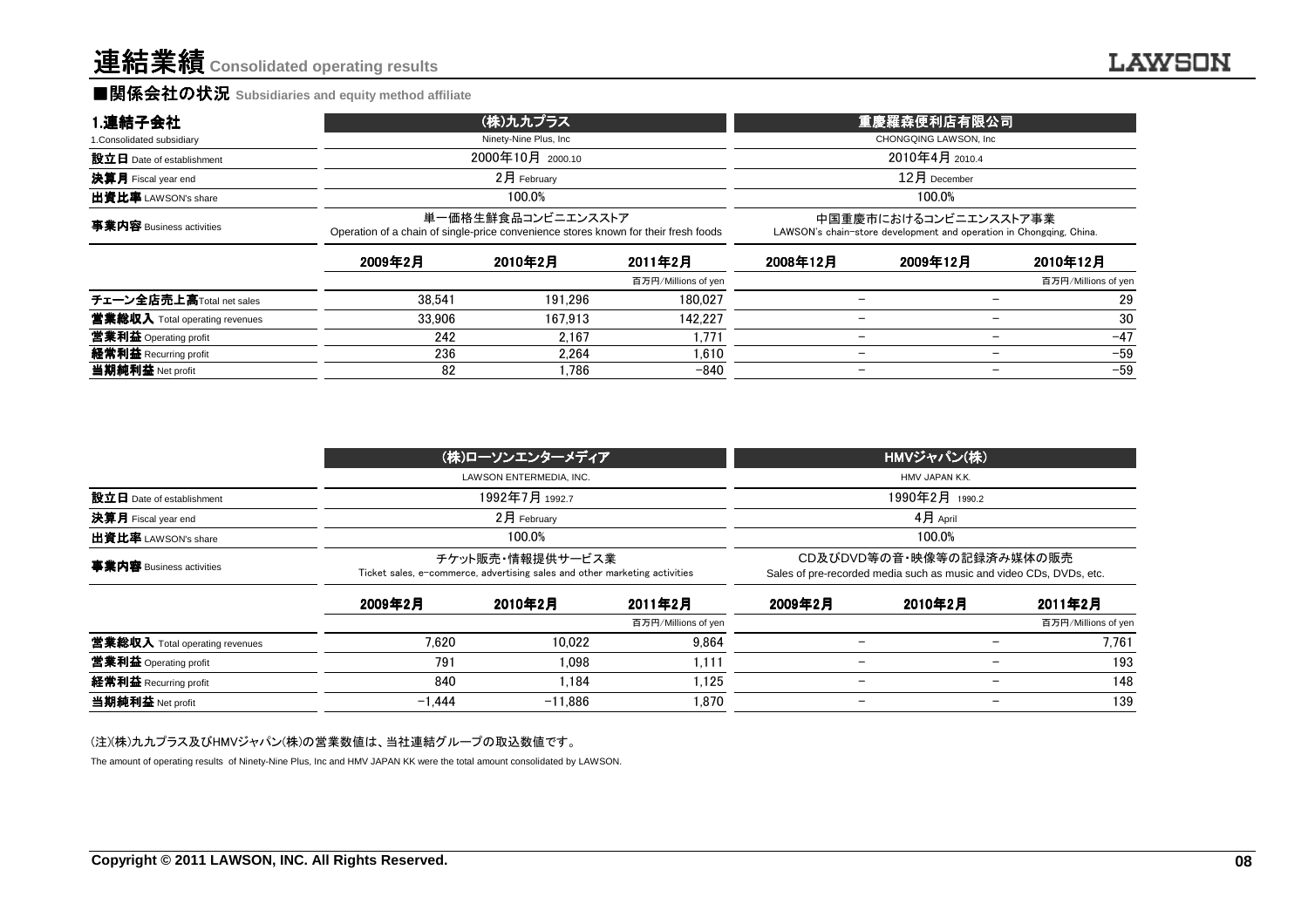### **■関係会社の状況** Subsidiaries and equity method affiliate

|                                  |         | (株)ベストプラクティス                                                            |                     | (株)ローソン・エイティエム・ネットワークス                   |                                  |                     |  |
|----------------------------------|---------|-------------------------------------------------------------------------|---------------------|------------------------------------------|----------------------------------|---------------------|--|
|                                  |         | BestPractice, Inc.                                                      |                     |                                          | <b>LAWSON ATM Networks, Inc.</b> |                     |  |
| 設立日 Date of establishment        |         | 2004年3月 2004.3                                                          |                     |                                          | 2001年5月 2001.5                   |                     |  |
| 決算月 Fiscal year end              |         | $2月$ February                                                           |                     |                                          | 2月 February                      |                     |  |
| 出資比率 LAWSON's share              |         | 100.0%                                                                  |                     |                                          | 44.0%                            |                     |  |
| 事業内容 Business activities         |         | 店舗の経営の実態調査・分析業務<br>On-site inspections and analysis of store management |                     |                                          | 現金自動預入払出機の運営 Operation of ATMs   |                     |  |
| 他出資企業 Composition of shreholders |         |                                                                         |                     | 銀行(38行) Bank (38 companies)              |                                  | 50.0%               |  |
|                                  |         | $\overline{\phantom{0}}$                                                |                     | セコム株式会社 SECOM Co., Itd                   | 2.5%                             |                     |  |
|                                  |         | $\overline{\phantom{0}}$                                                |                     | 沖電気工業株式会社 Oki Electric Industry Co., Itd | 2.5%                             |                     |  |
|                                  |         | $\overline{\phantom{m}}$                                                |                     | 日本通運株式会社 NIPPON EXPRESS                  |                                  |                     |  |
|                                  | 2009年2月 | 2010年2月                                                                 | 2011年2月             | 2009年2月                                  | 2010年2月                          | 2011年2月             |  |
|                                  |         |                                                                         | 百万円/Millions of yen |                                          |                                  | 百万円/Millions of yen |  |
| 営業総収入 Total operating revenues   | 981     | 990                                                                     | 1.131               | 16.964                                   | 18.569                           | 20,825              |  |
| 営業利益 Operating profit            | 49      | 91                                                                      | 235                 | 1.439                                    | 2.444                            | 3,159               |  |
| 経常利益 Recurring profit            | 49      | 92                                                                      | 235                 | 1.452                                    | 2.381                            | 3,016               |  |
| 当期純利益 Net profit                 | $-0$    | 59                                                                      | 130                 | 589                                      | 1.412                            | 1,788               |  |

|                                  | (株)クロスオーシャンメディア                                          |       |  |  |  |  |
|----------------------------------|----------------------------------------------------------|-------|--|--|--|--|
|                                  | Cross Ocean Media, Inc.                                  |       |  |  |  |  |
| 設立日 Date of establishment        | 2010年3月 2010.3                                           |       |  |  |  |  |
| 決算月 Fiscal year end              | $2$ 月 February                                           |       |  |  |  |  |
| 出資比率 LAWSON's share              | 42.0%                                                    |       |  |  |  |  |
| 事業内容 Business activities         | デジタルサイネージによる広告事業 Advertising business by digital signage |       |  |  |  |  |
| 他出資企業 Composition of shreholders | 株式会社アサツー ディ・ケイ ASATSU-DK INC                             | 38.0% |  |  |  |  |
|                                  | 株式会社エヌ・ティ・ティ・ドコモ NTT DOCOMO, INC.                        | 20.0% |  |  |  |  |

|                                | 2009年2月 | 2010年2月 | 2011年2月             |
|--------------------------------|---------|---------|---------------------|
|                                |         |         | 百万円/Millions of yen |
| 當業総収入 Total operating revenues |         |         | 90                  |
| 営業利益 Operating profit          |         |         | $-361$              |
| 経常利益 Recurring profit          |         |         | $-366$              |
| 当期純利益 Net profit               |         | –       | $-371$              |
|                                |         |         |                     |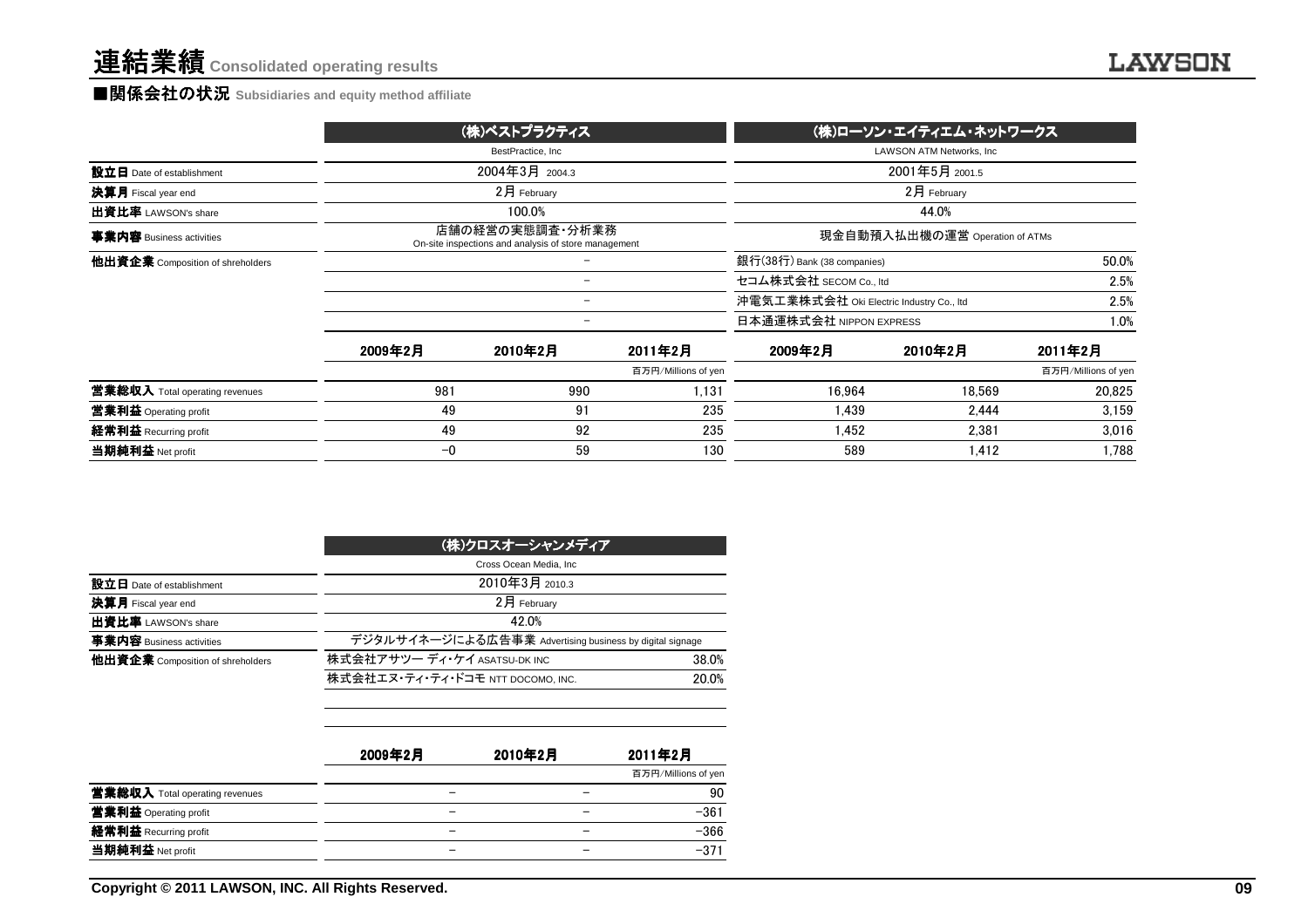### ■関係会社の状況 Subsidiaries and equity method affiliate

| 2.持分法適用関連会社                                               | (株)ローソン沖縄                                                                         |       | 上海華聯羅森有限公司                                                                                       |       |  |  |
|-----------------------------------------------------------|-----------------------------------------------------------------------------------|-------|--------------------------------------------------------------------------------------------------|-------|--|--|
| 2. Equity method affiliate by region                      | LAWSON Okinawa, Inc.                                                              |       | SHANGHAI HUALIAN LAWSON CO., LTD.                                                                |       |  |  |
| 設立日 Date of establishment                                 | 2009年10月 2009.10                                                                  |       | 1996年2月 1996.2                                                                                   |       |  |  |
| <b>決算月</b> Fiscal year end                                | 2月 February                                                                       |       | $12$ 月 December                                                                                  |       |  |  |
| 出資比率 LAWSON's share                                       | 49.0%                                                                             |       | 49.0%                                                                                            |       |  |  |
| 事業内容 Business activities                                  | 沖縄県におけるコンビニエンスストア事業<br>LAWSON's chain-store development and operation in Okinawa. |       | 上海におけるフランチャイズシステム及び直営店舗の運営<br>Franchising and direct operation of convenience stores in Shanghai |       |  |  |
| 他出資企業 Composition of shreholders 株式会社サンエー SAN-A CO., LTD. |                                                                                   | 51.0% | 華聯集団有限公司 HUALIAN(GROUP)CO., LTD                                                                  | 51.0% |  |  |

|                                       | 2009年2月                  | 2010年2月 | 2011年2月             | 2008年12月 | 2009年12月 | 2010年12月            |
|---------------------------------------|--------------------------|---------|---------------------|----------|----------|---------------------|
|                                       |                          |         | 百万円/Millions of yen |          |          | 百万円/Millions of yen |
| <b>営業総収入</b> Total operating revenues |                          | 732     | 3,347               | 6.670    | 6.312    | 5.402               |
| 営業利益 Operating profit                 | $\overline{\phantom{a}}$ | 108     | 601                 |          |          | 14                  |
| 経常利益 Recurring profit                 | $\overline{\phantom{m}}$ | 109     | 616                 |          | 34       | 39                  |
| 当期純利益 Net profit                      | $\overline{\phantom{a}}$ | 101     | 611                 |          |          | 25                  |

### **■国内店舗数の推移 Number of stores in Japan**

| 单体 Number of stores (Non-consolidated)<br>出店 Opening (店/Store)<br>閉店 Closure (店/Store)<br>うち置換(-) Re-location(-)<br>純増 Net Increase (店/Store)<br>総店舗数Total number of stores<br>グループ会社 Consolidated subsidiaries<br>出店 Opening (店/Store)<br>閉店 Closure (店/Store)<br>うち置換(-) Re-location(-)<br>純増 Net Increase (店/Store)<br>総店舗数Total number of stores<br>グループ計 Total | 前連結会計年度/FY2009<br>2009.3.1-2010.2.28<br>529<br>366<br>119<br>163<br>8,629<br>112<br>41<br>71 | 当連結会計年度/FY2010<br>2010.3.1-2011.2.28<br>449<br>302<br>74<br>147<br>8,776<br>130<br>44<br>86 | 2012年2月 (計画)<br>2011.3.1-2012.2.28(Forcast)<br>520<br>400<br>120<br>8,896<br>270<br>60                                                                                                                                               |  |
|---------------------------------------------------------------------------------------------------------------------------------------------------------------------------------------------------------------------------------------------------------------------------------------------------------------------------------------------------------------------|----------------------------------------------------------------------------------------------|---------------------------------------------------------------------------------------------|--------------------------------------------------------------------------------------------------------------------------------------------------------------------------------------------------------------------------------------|--|
|                                                                                                                                                                                                                                                                                                                                                                     |                                                                                              |                                                                                             |                                                                                                                                                                                                                                      |  |
|                                                                                                                                                                                                                                                                                                                                                                     |                                                                                              |                                                                                             |                                                                                                                                                                                                                                      |  |
|                                                                                                                                                                                                                                                                                                                                                                     |                                                                                              |                                                                                             |                                                                                                                                                                                                                                      |  |
|                                                                                                                                                                                                                                                                                                                                                                     |                                                                                              |                                                                                             |                                                                                                                                                                                                                                      |  |
|                                                                                                                                                                                                                                                                                                                                                                     |                                                                                              |                                                                                             |                                                                                                                                                                                                                                      |  |
|                                                                                                                                                                                                                                                                                                                                                                     |                                                                                              |                                                                                             |                                                                                                                                                                                                                                      |  |
|                                                                                                                                                                                                                                                                                                                                                                     |                                                                                              |                                                                                             |                                                                                                                                                                                                                                      |  |
|                                                                                                                                                                                                                                                                                                                                                                     |                                                                                              |                                                                                             |                                                                                                                                                                                                                                      |  |
|                                                                                                                                                                                                                                                                                                                                                                     |                                                                                              |                                                                                             |                                                                                                                                                                                                                                      |  |
|                                                                                                                                                                                                                                                                                                                                                                     |                                                                                              |                                                                                             |                                                                                                                                                                                                                                      |  |
|                                                                                                                                                                                                                                                                                                                                                                     |                                                                                              |                                                                                             |                                                                                                                                                                                                                                      |  |
|                                                                                                                                                                                                                                                                                                                                                                     |                                                                                              |                                                                                             | 210                                                                                                                                                                                                                                  |  |
|                                                                                                                                                                                                                                                                                                                                                                     | 1,132                                                                                        | 1,218                                                                                       | 1,428                                                                                                                                                                                                                                |  |
|                                                                                                                                                                                                                                                                                                                                                                     |                                                                                              |                                                                                             |                                                                                                                                                                                                                                      |  |
| 出店 Opening (店/Store)                                                                                                                                                                                                                                                                                                                                                | 607                                                                                          | 550                                                                                         | 750                                                                                                                                                                                                                                  |  |
| 閉店 Closure (店/Store)                                                                                                                                                                                                                                                                                                                                                | 373                                                                                          | 317                                                                                         | 420                                                                                                                                                                                                                                  |  |
| うち置換(-) Re-location(-)                                                                                                                                                                                                                                                                                                                                              | 119                                                                                          | 74                                                                                          |                                                                                                                                                                                                                                      |  |
| 純増 Net Increase (店/Store)                                                                                                                                                                                                                                                                                                                                           | 234                                                                                          | 233                                                                                         | 330                                                                                                                                                                                                                                  |  |
| 総店舗数Total number of stores                                                                                                                                                                                                                                                                                                                                          | 9,761                                                                                        | 9,994                                                                                       | 10,324                                                                                                                                                                                                                               |  |
| (注)1. 上記の表の数値は、当社連結グループの運営するコンビニエンスストアの店舗数です。(株)ローソン沖縄の運営す<br>る店舗数を含みます。<br>2.「グループ計」の「開店」及び「閉店」の数値は、グループ間での業態変更店舗数を除いています。                                                                                                                                                                                                                                         |                                                                                              |                                                                                             | Note1: The number of stores are consolidated figures of LAWSON group including<br>stores operated by LAWSON Okinawa, Inc.<br>2: Store numbers for the group, "opening" and "closure" exclude format conversion with<br>LAWSON group. |  |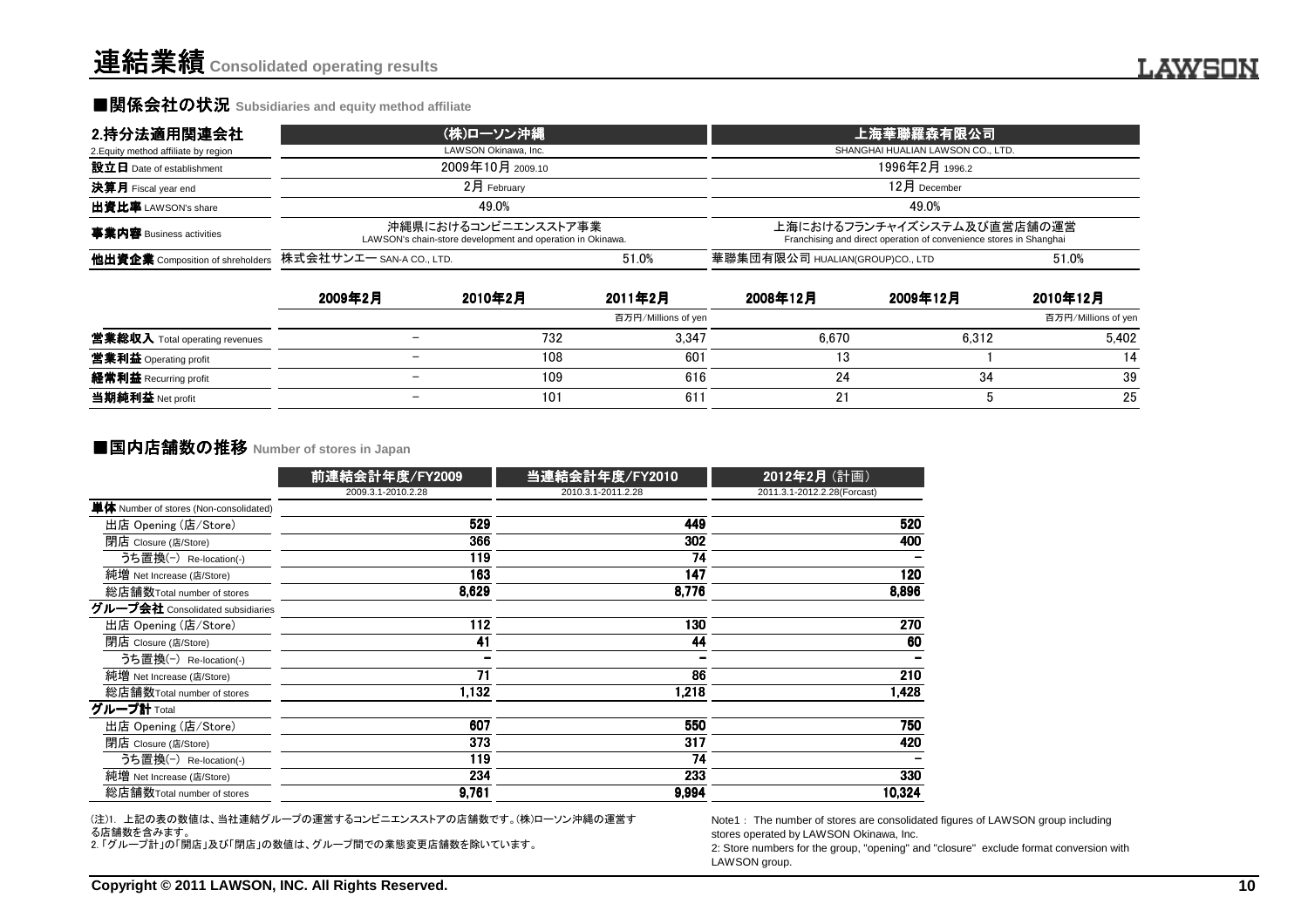# **■タイプ別店舗数** Number of stores by store type

|                                               | 2009年2月<br>February, 2009 |           | 2010年2月<br>February, 2010 |           | 2011年2月        | 期中増加店舗数   |                         |
|-----------------------------------------------|---------------------------|-----------|---------------------------|-----------|----------------|-----------|-------------------------|
|                                               |                           |           |                           |           | February, 2011 |           | Net increase (decrease) |
|                                               | 店/Store                   | 構成比/Share | 店/Store                   | 構成比/Share | 店/Store        | 構成比/Share | 店/Store                 |
| 直営店 Company - owned stores                    |                           |           |                           |           |                |           |                         |
| ローソン LAWSON                                   | 283                       | 3.0%      | 207                       | 2.1%      | 129            | 1.3%      | $-78$                   |
| ナチュラルローソン NATURAL LAWSON                      | 71                        | 0.7%      | 62                        | 0.6%      | 55             | 0.6%      | $-7$                    |
| ローソンストア100·SHOP99<br>LAWSON STORE100 · SHOP99 | 811                       | 8.5%      | 829                       | 8.5%      | 809            | 8.1%      | $-20$                   |
| 小計 Subtotal                                   | 1,165                     | 12.2%     | 1,098                     | 11.2%     | 993            | 9.9%      | $-105$                  |
| 加盟店 Franchised Stores                         |                           |           |                           |           |                |           |                         |
| Bタイプ Type B                                   | 1,322                     | 13.9%     | 1,258                     | 12.9%     | 1,216          | 12.2%     | $-42$                   |
| Gタイプ Type G                                   | 2,041                     | 21.4%     | 2.001                     | 20.5%     | 2,057          | 20.6%     | 56                      |
| $C$ タイプ $Type C$                              | 4,863                     | 51.0%     | 5,074                     | 52.0%     | 5,284          | 52.9%     | 210                     |
| ナチュラルローソン NATURAL LAWSON                      | 22                        | 0.2%      | 27                        | 0.3%      | 35             | 0.4%      | 8                       |
| ローソンストア100·SHOP99<br>LAWSON STORE100 · SHOP99 | 114                       | 1.2%      | 167                       | 1.7%      | 268            | 2.7%      | 101                     |
| 小計 Subtotal                                   | 8,362                     | 87.8%     | 8,527                     | 87.4%     | 8,860          | 88.7%     | 333                     |
| エリアFC <sup>*</sup> Area franchised stores*    | $\overline{\phantom{m}}$  |           | 136                       | 1.4%      | 141            | 1.4%      | 5                       |
| 国内グループ計 Total                                 | 9,527                     | 100.0%    | 9,761                     | 100.0%    | 9,994          | 100.0%    | 233                     |
| ⇒他ローいい☆市場の電学士で広端数本セリキナ                        |                           |           |                           |           |                |           |                         |

\*㈱ローソン沖縄の運営する店舗数であります。

\*The number of LAWSON stores operated by equity-method affiliate LAWSON Okinawa, Inc. in Okinawa prefecture.

# **■その他の連結子会社の運営する店舗数状況** Number of stores of subsidiaries by region<br>→

|                                       | 2009年2月        | 2010年2月        | 2011年2月        | 期中増加店舗数                 |  |
|---------------------------------------|----------------|----------------|----------------|-------------------------|--|
|                                       | February, 2009 | February, 2010 | February, 2011 | Net increase (decrease) |  |
|                                       | 店/Store        | 店/Store        | 店/Store        | 店/Store                 |  |
| 重慶羅森便利店有限公司<br>CHONGQING LAWSON, Inc. |                |                |                |                         |  |

(注)決算月は12月です。

Note:This company has a December 31 fiscal year-end.

# ■持分法適用関連会社の運営する店舗数状況 Number of stores of equity method affiliate by region<br>→

| 2009年2月        | 2010年2月        | 2011年2月        | 期中増加店舗数                                               |
|----------------|----------------|----------------|-------------------------------------------------------|
| February, 2009 | February, 2010 | February, 2011 | Net increase (decrease)                               |
| 店/Store        | 店/Store        | 店/Store        | 店/Store                                               |
| 294            | 298            | 315            |                                                       |
|                |                |                |                                                       |
| 店/Store        | 店/Store        | 店/Store        | 店/Store                                               |
|                | 136            | 141            |                                                       |
|                |                |                | Note: This company has a December 31 fiscal year-end. |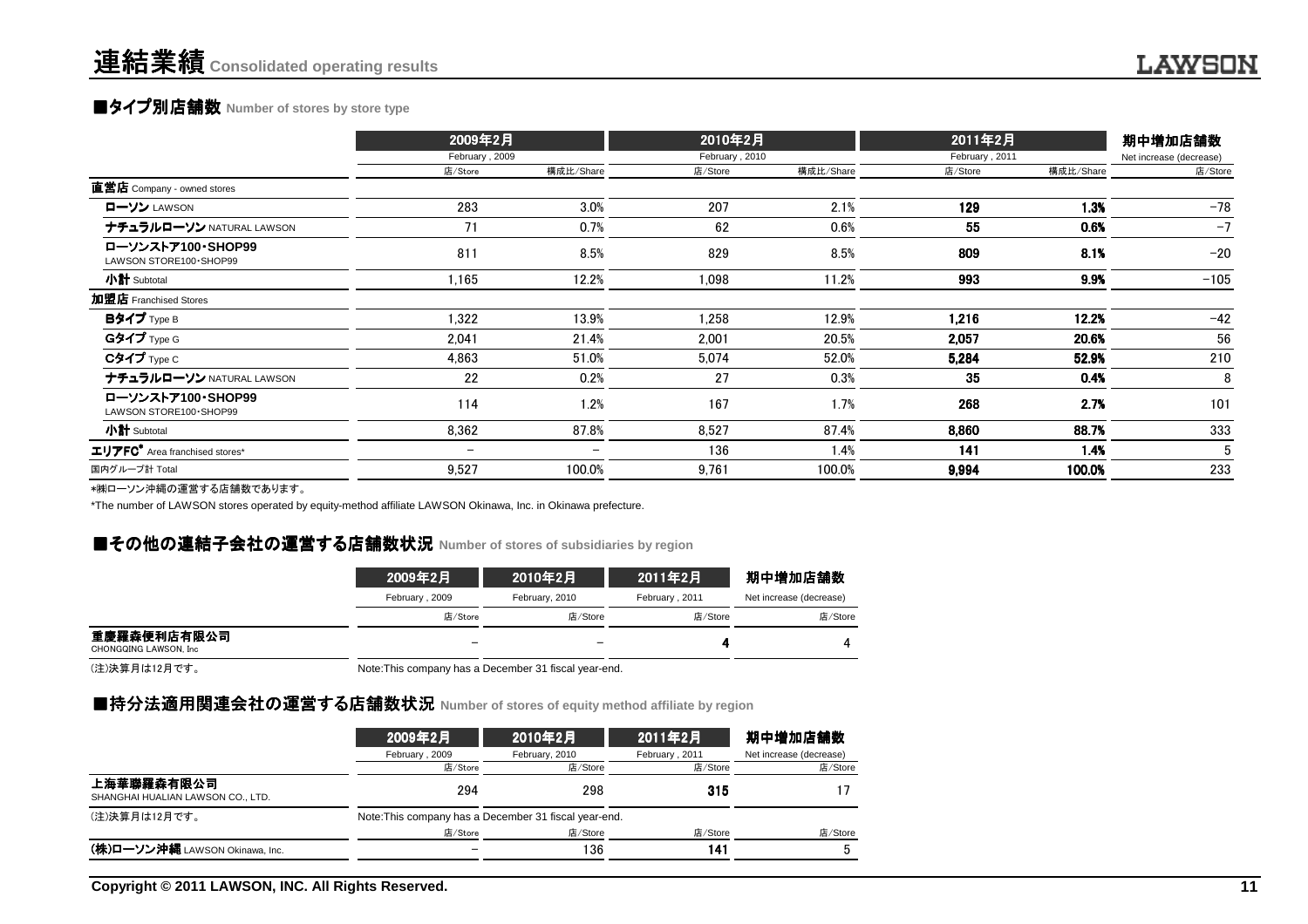### ■都道府県別店舗分布状況 Number of stores by region and prefecture

|                           |              |               | 2010年2月                           |                  |                 | 2011年2月                           |                 |                | 増減                                |                          |
|---------------------------|--------------|---------------|-----------------------------------|------------------|-----------------|-----------------------------------|-----------------|----------------|-----------------------------------|--------------------------|
|                           |              |               | February, 2010                    |                  |                 | February, 2011                    |                 |                | Net increase (decrease)           |                          |
|                           |              | ローソン          | ローソンストア<br>100/SHOP99             | グループ計            | ローソン            | ローソンストア<br>100/SHOP99             | グループ計           | ローソン           | ローソンストア<br>100/SHOP99             | グループ計                    |
|                           |              | <b>LAWSON</b> | <b>LAWSON STORE</b><br>100/SHOP99 | Total            | LAWSON          | <b>LAWSON STORE</b><br>100/SHOP99 | Total           | LAWSON         | <b>LAWSON STORE</b><br>100/SHOP99 | Total                    |
|                           |              | 店/Store       | 店/Store                           | 店/Store          | 店/Store         | 店/Store                           | 店/Store         | 店/Store        | 店/Store                           | 店/Store                  |
| 北海道 Hokkaido              | 北海道 Hokkaido | 518           | $\overline{\phantom{0}}$          | 518              | 532             | $\qquad \qquad -$                 | 532             | 14             | $\overline{\phantom{0}}$          | 14                       |
| 東北 Tohoku                 | 青森 Aomori    | 167           | $\overline{\phantom{a}}$          | 167              | 169             | $\qquad \qquad -$                 | 169             | $\overline{2}$ | $\overline{\phantom{0}}$          | $\overline{2}$           |
|                           | 岩手 Iwate     | 161           | $\qquad \qquad -$                 | 161              | 160             | $\overline{\phantom{a}}$          | 160             | $-1$           | $\overline{\phantom{m}}$          | $-1$                     |
|                           | 宮城 Miyagi    | 166           | 27                                | 193              | 164             | 29                                | 193             | $-2$           | $\mathbf{2}$                      | $\overline{\phantom{a}}$ |
|                           | 秋田 Akita     | 148           | $\overline{\phantom{m}}$          | 148              | 153             | $\overline{\phantom{m}}$          | 153             | $5\,$          | $\overline{\phantom{a}}$          | 5                        |
|                           | 山形 Yamagata  | 59            | $\qquad \qquad -$                 | 59               | 61              | $\overline{\phantom{m}}$          | 61              | $\overline{2}$ | $\overline{\phantom{m}}$          | $\overline{2}$           |
|                           | 福島 Fukushima | 95            | 5                                 | 100              | 94              | 5                                 | 99              | $-1$           |                                   | $-1$                     |
|                           | 小計 Sub total | 796           | 32                                | 828              | 801             | 34                                | 835             | 5              | $\overline{\mathbf{c}}$           | $\overline{7}$           |
| 関東 Kanto                  | 茨城 Ibaraki   | 100           | 5                                 | 105              | 104             | 5                                 | 109             | $\overline{4}$ | $\overline{\phantom{m}}$          | $\overline{4}$           |
|                           | 栃木 Tochigi   | 106           | $\overline{\phantom{m}}$          | 106              | 107             | $\overline{\phantom{a}}$          | 107             |                | $\overline{\phantom{m}}$          | $\mathbf{1}$             |
|                           | 群馬 Gunma     | 65            | $\overline{\phantom{a}}$          | 65               | 68              | $\overline{\phantom{a}}$          | 68              | 3              | $\overline{\phantom{a}}$          | $\sqrt{3}$               |
|                           | 埼玉 Saitama   | 327           | 47                                | 374              | 340             | 49                                | 389             | 13             | $\overline{2}$                    | $\overline{15}$          |
|                           | 千葉 Chiba     | 290           | 61                                | 351              | 294             | 61                                | 355             | 4              | $\overline{\phantom{a}}$          | $\overline{4}$           |
|                           | 東京 Tokyo     | 903           | 351                               | 1,254            | 923             | 365                               | 1,288           | 20             | 14                                | 34                       |
|                           | 神奈川 Kanagawa | 501           | 163                               | 664              | 524             | 173                               | 697             | 23             | 10                                | $33\,$                   |
|                           | 小計 Sub total | 2,292         | 627                               | 2,919            | 2,360           | 653                               | 3,013           | 68             | 26                                | 94                       |
| 甲信越 Koshinetsu 新潟 Niigata |              | 104           | $\overline{\phantom{0}}$          | 104              | 102             | $\qquad \qquad \blacksquare$      | 102             | $-2$           | $\equiv$                          | $-2$                     |
|                           | 山梨 Yamanashi | 66            | $\overline{\phantom{a}}$          | 66               | 73              | $\overline{\phantom{a}}$          | 73              | $\overline{7}$ | $\overline{\phantom{0}}$          | $\overline{7}$           |
|                           | 長野 Nagano    | 133           | $\overline{\phantom{a}}$          | 133              | 132             | $\overline{\phantom{a}}$          | 132             | $-1$           | $\overline{\phantom{m}}$          | $-1$                     |
|                           | 小計 Sub total | 303           | $\overline{\phantom{m}}$          | 303              | 307             | $\overline{\phantom{a}}$          | 307             | 4              | $\overline{\phantom{0}}$          | $\overline{4}$           |
| 北陸 Hokuriku               | 富山 Toyama    | 111           | $\overline{\phantom{m}}$          | $\overline{111}$ | $\frac{1}{112}$ | $\qquad \qquad -$                 | $\frac{1}{112}$ |                | $\overline{\phantom{m}}$          |                          |
|                           | 石川 Ishikawa  | 85            | $\overline{\phantom{m}}$          | 85               | 87              | $\overline{\phantom{m}}$          | 87              | $\overline{2}$ | $\overline{\phantom{m}}$          | $\boldsymbol{2}$         |
|                           | 福井 Fukui     | 96            | $\overline{\phantom{m}}$          | 96               | 99              | $\overline{\phantom{a}}$          | 99              | 3              | $\overline{\phantom{m}}$          | $\overline{3}$           |
|                           | 小計 Sub total | 292           | $\overline{\phantom{m}}$          | 292              | 298             | $\overline{\phantom{a}}$          | 298             | $6\phantom{1}$ | $\overline{\phantom{m}}$          | $\overline{6}$           |
| 東海 Tokai                  | 静岡 Shizuoka  | 159           | 14                                | 173              | 165             | 15                                | 180             | 6              |                                   | $\overline{7}$           |
|                           | 愛知 Aichi     | 340           | 106                               | 446              | 347             | 126                               | 473             | $\overline{7}$ | 20                                | 27                       |
|                           | 岐阜 Gifu      | 111           | 6                                 | 117              | 113             | 9                                 | 122             | $\overline{2}$ | 3                                 | $\sqrt{5}$               |
|                           | 三重 Mie       | 90            | $\overline{\phantom{m}}$          | 90               | 94              | $\overline{\phantom{a}}$          | 94              | 4              | $\overline{\phantom{a}}$          | $\overline{4}$           |
|                           | 小計 Sub total | 700           | 126                               | 826              | 719             | 150                               | 869             | 19             | 24                                | 43                       |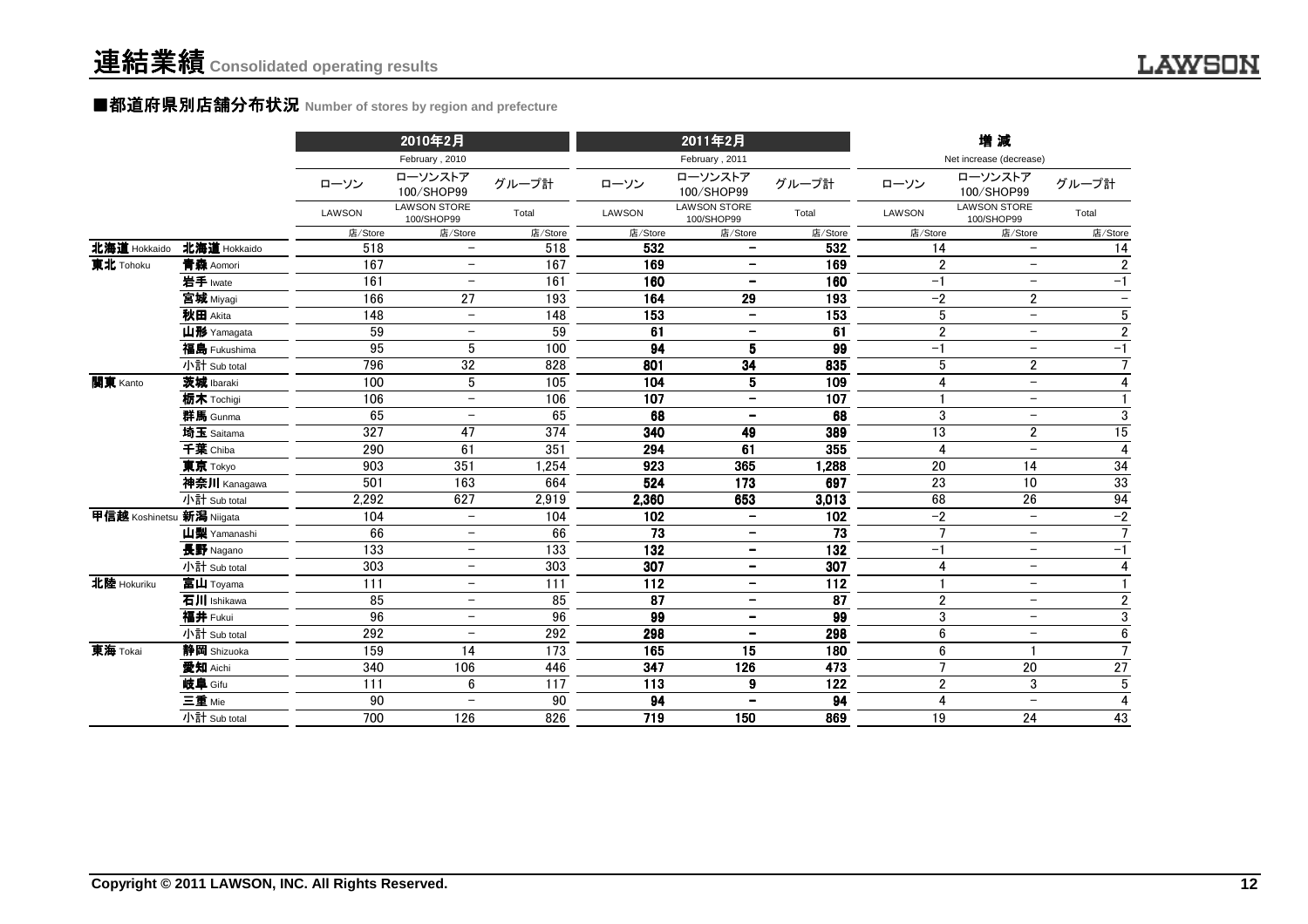### ■都道府県別店舗分布状況 **Number of stores by region and prefecture**

|            |                                                           |               | 2010年2月<br>February, 2010         |         |         | 2011年2月<br>February, 2011         |                 |                          | 増減<br>Net increase (decrease)     |                          |
|------------|-----------------------------------------------------------|---------------|-----------------------------------|---------|---------|-----------------------------------|-----------------|--------------------------|-----------------------------------|--------------------------|
|            |                                                           | ローソン          | ローソンストア<br>100/SHOP99             | グループ計   | ローソン    | ローソンストア<br>100/SHOP99             | グループ計           | ローソン                     | ローソンストア<br>100/SHOP99             | グループ計                    |
|            |                                                           | <b>LAWSON</b> | <b>LAWSON STORE</b><br>100/SHOP99 | Total   | LAWSON  | <b>LAWSON STORE</b><br>100/SHOP99 | Total           | LAWSON                   | <b>LAWSON STORE</b><br>100/SHOP99 | Total                    |
|            |                                                           | 店/Store       | 店/Store                           | 店/Store | 店/Store | 店/Store                           | 店/Store         | 店/Store                  | 店/Store                           | 店/Store                  |
| 近畿 Kinki   | 滋賀 Shiga                                                  | 123           |                                   | 123     | 127     |                                   | 127             | 4                        | $\overline{\phantom{m}}$          | 4                        |
|            | 京都 Kyoto                                                  | 207           | 38                                | 245     | 209     | 42                                | 251             | $\overline{2}$           | 4                                 | $6\phantom{.}$           |
|            | 大阪 Osaka                                                  | 818           | 136                               | 954     | 825     | 144                               | 969             | $\overline{7}$           | 8                                 | 15                       |
|            | 兵庫 Hyogo                                                  | 508           | 34                                | 542     | 516     | 38                                | 554             | 8                        | $\overline{4}$                    | 12                       |
|            | 奈良 Nara                                                   | 99            | 3                                 | 102     | 96      | 3                                 | 99              | $-3$                     | $\overline{\phantom{0}}$          | $-3$                     |
|            | 和歌山 Wakayama                                              | 109           | $\overline{a}$                    | 109     | 110     | $\qquad \qquad -$                 | 110             |                          | $\overline{\phantom{0}}$          |                          |
|            | 小計 Sub total                                              | .864          | 211                               | 2,075   | 1,883   | 227                               | 2,110           | 19                       | 16                                | 35                       |
| 中国 Chugoku | 鳥取 Tottori                                                | 89            | $\overline{\phantom{a}}$          | 89      | 89      | $\overline{\phantom{a}}$          | 89              | $\overline{\phantom{0}}$ | $\overline{\phantom{m}}$          | $\overline{\phantom{0}}$ |
|            | 島根 Shimane                                                | 87            | $\overline{\phantom{0}}$          | 87      | 90      | $\qquad \qquad -$                 | 90              | 3                        | $\overline{\phantom{m}}$          | $\mathbf{3}$             |
|            | 岡山 Okayama                                                | 123           | $\qquad \qquad -$                 | 123     | 122     | $\qquad \qquad -$                 | 122             | $-1$                     | $\overline{\phantom{m}}$          | $-1$                     |
|            | 広島 Hiroshima                                              | 140           | $\qquad \qquad -$                 | 140     | 143     | $\overline{\phantom{a}}$          | 143             | $\sqrt{3}$               | $\overline{\phantom{m}}$          | $\overline{3}$           |
|            | $\mathbf{\mathbf{\mu}}$ $\mathbf{\mathbf{\Pi}}$ Yamaguchi | 109           | $\overline{\phantom{0}}$          | 109     | 112     | $\overline{\phantom{a}}$          | 112             | $\sqrt{3}$               | $\overline{\phantom{0}}$          | $\overline{3}$           |
|            | 小計 Sub total                                              | 548           | $\qquad \qquad -$                 | 548     | 556     | $\overline{\phantom{a}}$          | 556             | 8                        | $\overline{\phantom{m}}$          | 8                        |
| 四国 Shikoku | 徳島 Tokushima                                              | 105           | $\overline{\phantom{0}}$          | 105     | 103     | $\overline{\phantom{a}}$          | 103             | $-2$                     | $\overline{\phantom{0}}$          | $-2$                     |
|            | 香川 Kagawa                                                 | 97            | $\overline{\phantom{0}}$          | 97      | 98      | $\overline{\phantom{m}}$          | 98              |                          | $-$                               |                          |
|            | 愛媛 Ehime                                                  | 156           |                                   | 156     | 155     | $\overline{\phantom{m}}$          | 155             | $-1$                     | $\overline{\phantom{a}}$          | $-1$                     |
|            | 高知 Kouchi                                                 | 58            |                                   | 58      | 57      | $\qquad \qquad \blacksquare$      | 57              | $-1$                     | $\overline{\phantom{m}}$          | $-1$                     |
|            | 小計 Sub total                                              | 416           | $\qquad \qquad -$                 | 416     | 413     | $\overline{\phantom{a}}$          | 413             | $-3$                     | $\overline{\phantom{m}}$          | $-3$                     |
| 九州 Kyusyu  | 福岡 Fukuoka                                                | 339           | $\qquad \qquad -$                 | 339     | 344     | 13                                | 357             | 5                        | 13                                | $\overline{18}$          |
|            | 佐賀 Saga                                                   | 60            | $\overline{\phantom{0}}$          | 60      | 61      | $\overline{\phantom{a}}$          | 61              |                          | $\overline{\phantom{0}}$          | $\mathbf{1}$             |
|            | 長崎 Nagasaki                                               | 85            | $\qquad \qquad -$                 | 85      | 87      | $\overline{\phantom{a}}$          | $\overline{87}$ | $\overline{2}$           | $\overline{\phantom{0}}$          | $\overline{2}$           |
|            | 熊本 Kumamoto                                               | 91            | $\overline{\phantom{0}}$          | 91      | 92      | $\qquad \qquad$                   | 92              |                          | $-$                               | $\mathbf{1}$             |
|            | 大分 Oita                                                   | 136           | $\qquad \qquad -$                 | 136     | 139     | $\overline{\phantom{m}}$          | 139             | 3                        | $\overline{\phantom{m}}$          | $\mathbf{3}$             |
|            | 宮崎 Miyazaki                                               | 82            | $\qquad \qquad -$                 | 82      | 79      | $\overline{\phantom{a}}$          | 79              | $-3$                     | $\overline{\phantom{m}}$          | $-3$                     |
|            | 鹿児島 Kagoshima                                             | 107           |                                   | 107     | 105     | $\qquad \qquad -$                 | 105             | $-2$                     | $\overline{\phantom{m}}$          | $-2$                     |
|            | 沖縄 Okinawa                                                | 136           | $\overline{\phantom{0}}$          | 136     | 141     |                                   | 141             | $5\phantom{.0}$          |                                   | $\overline{5}$           |
|            | 小計 Sub total                                              | 1,036         | $\overline{\phantom{m}}$          | 1,036   | 1,048   | 13                                | 1,061           | $\overline{12}$          | 13                                | 25                       |
| 合計 Total   |                                                           | 8,765         | 996                               | 9,761   | 8,917   | 1,077                             | 9,994           | 152                      | 81                                | 233                      |

上記の表の数値は、当社連結グループの運営するコンビニエンスストアの店舗数です。㈱ローソン沖縄の Note: The number of stores are consolidated figures of LAWSON group, include stores operated by LAWSON Okinawa, Inc. 運営する店舗数を含みます。

**LAWSON**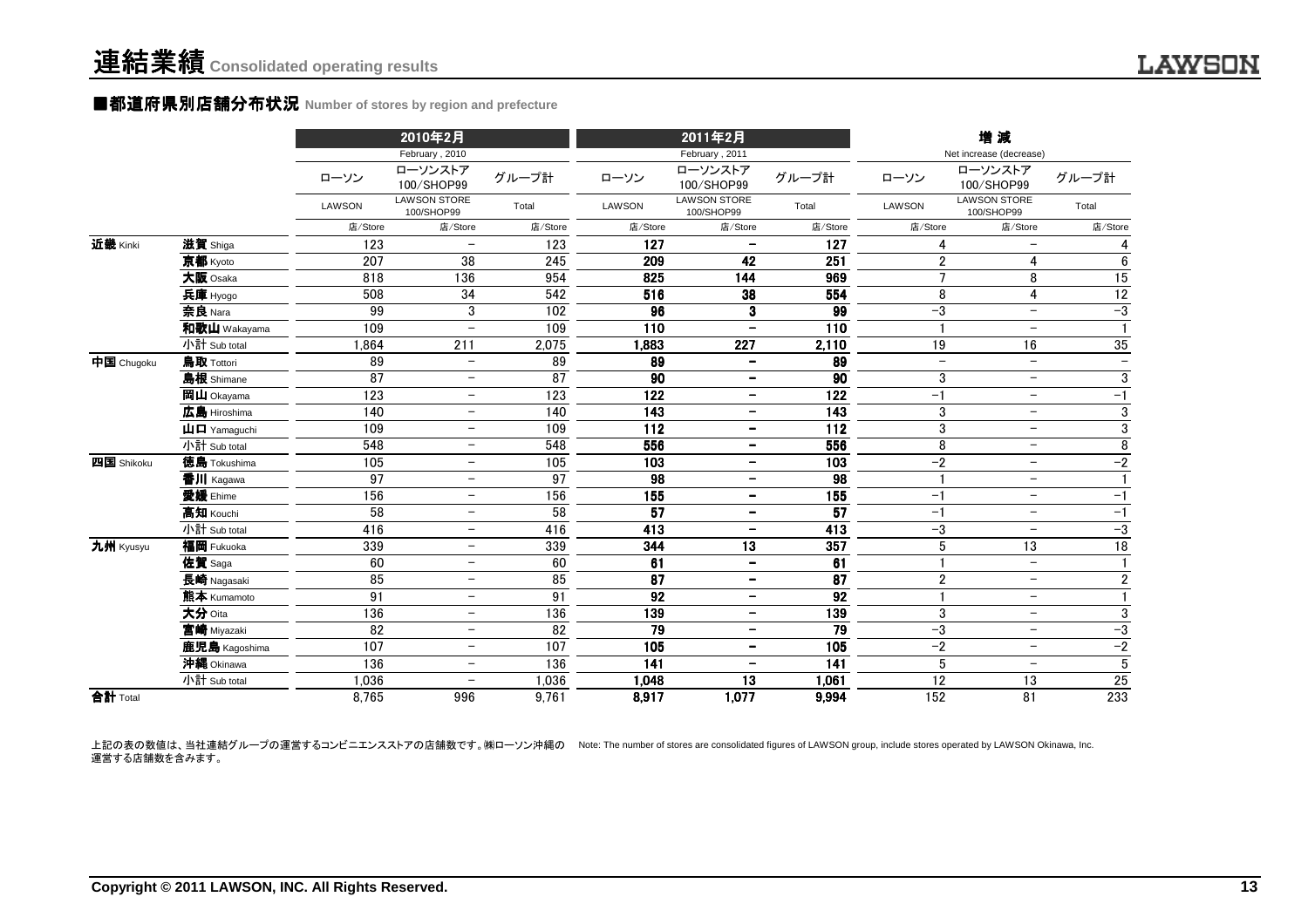### **LAWSON**

# **■主な業績と予想** Results and forecasts for major financial indicators<br>
————————————————————

|                                                                                 | 2008年度/FY2008<br>通期/Full year |                   | 2009年度/FY2009<br>通期/Full year |                  | 2010年度/FY2010<br>通期/Full year |                   |                    | 2011年度/FY2011     | 第2四半期累計期間/2Q 通期計画/Full year (Forecas) |                   |
|---------------------------------------------------------------------------------|-------------------------------|-------------------|-------------------------------|------------------|-------------------------------|-------------------|--------------------|-------------------|---------------------------------------|-------------------|
|                                                                                 | 2008.3.1-2009.2.28            |                   | 2009.3.1-2010.2.28            |                  | 2010.3.1-2011.2.28            |                   | 2011.3.1-8.31      |                   | 2011.3.1-2012.2.229                   |                   |
| チェーン全店売上高(億円)<br>Total net sales (Hundred millions of yen)                      | 金額/Amount<br>15,063           | 前年比/YoY<br>107.4% | 金額/Amount<br>14,724           | 前年比/YoY<br>97.7% | 金額/Amount<br>15,027           | 前年比/YoY<br>102.1% | 金額/Amount<br>7,840 | 前年比/YoY<br>104.9% | 金額/Amount<br>15,570                   | 前年比/YoY<br>103.6% |
| 加盟店売上高(億円)<br>Net sales reported by franchised stores (Hundred millions of yen) | 14,341                        | 107.7%            | 14,065                        | 98.1%            | 14,561                        | 103.5%            |                    |                   |                                       |                   |
| 直営店売上高(億円)<br>Net sales from Company-operated stores (Hundred millions of yen)  | 721                           | 101.6%            | 658                           | 91.3%            | 466                           | 70.8%             |                    |                   |                                       |                   |
| 营業総収入(億円)<br>Gross operating revenue (Hundred millions of yen)                  | 2,797                         | 103.8%            | 2,715                         | 97.1%            | 2,632                         | 96.9%             | 1,320              | 99.0%             | 2,620                                 | 99.5%             |
| 営業利益(億円)<br>Operating profit (Hundred millions of yen)                          | 469                           | 103.5%            | 449                           | 95.9%            | 502                           | 111.6%            | 262                | 96.4%             | 521                                   | 103.8%            |
| 経常利益(億円)<br>Recurring profit (Hundred millions of yen)                          | 473                           | 104.5%            | 445                           | 94.2%            | 493                           | 110.6%            | 255                | 95.2%             | 503                                   | 102.0%            |
| 当期純利益(億円)<br>Net profit (Hundred millions of yen)                               | 220                           | 116.8%            | 206                           | 93.6%            | 246                           | 119.2%            | 65                 | 51.3%             | 196                                   | 79.5%             |
| 1株当たり当期純利益(円)<br>Net profit per share (yen)                                     |                               | 222.54            |                               | 208.38           |                               | 247.15            |                    | 65.08             |                                       | 196.26            |
| 純資産(億円)<br>Net assets (Hundred millions of yen)                                 |                               | 1,956             |                               | 2,005            |                               | 2,114             |                    |                   |                                       |                   |
| 総資産(億円)<br>Total assets (Hundred millions of yen)                               |                               | 4,021             |                               | 4,204            |                               | 4,448             |                    |                   |                                       |                   |
| 1株当たり純資産(円)<br>Net assets per share (yen)                                       |                               | 1.969.99          |                               | 2.018.39         |                               | 2,113.24          |                    |                   |                                       |                   |
| 総資産当期純利益率<br><b>ROA</b>                                                         |                               | 5.6%              |                               | 5.0%             |                               | 5.7%              |                    |                   |                                       |                   |
| 自己資本当期純利益率<br><b>ROE</b>                                                        |                               | 11.5%             |                               | 10.5%            |                               | 12.0%             |                    |                   |                                       |                   |
| 自己資本比率<br>Capital adequacy ratio                                                |                               | 48.6%             |                               | 47.6%            |                               | 47.4%             |                    |                   |                                       |                   |
| 総店舗数<br>Number of stores                                                        |                               | 8,602             |                               | 8,629            |                               | 8,776             |                    |                   |                                       | 8,896             |

(注)1.営業総収入は直営店売上高、加盟店からの収入等の合計です。

2.通期計画の1株当たり当期純利益に関しては、2011年2月28日現在の期末発行済株式数を用いて算出しております。

Note1: The gross operating revenue includes total sales of LAWSON stores and commissions fromfranchised stores.

 2: Forecasted net profit per share in the full-year plan is calculated based on the number of outstandingshares as of February 28, 2011.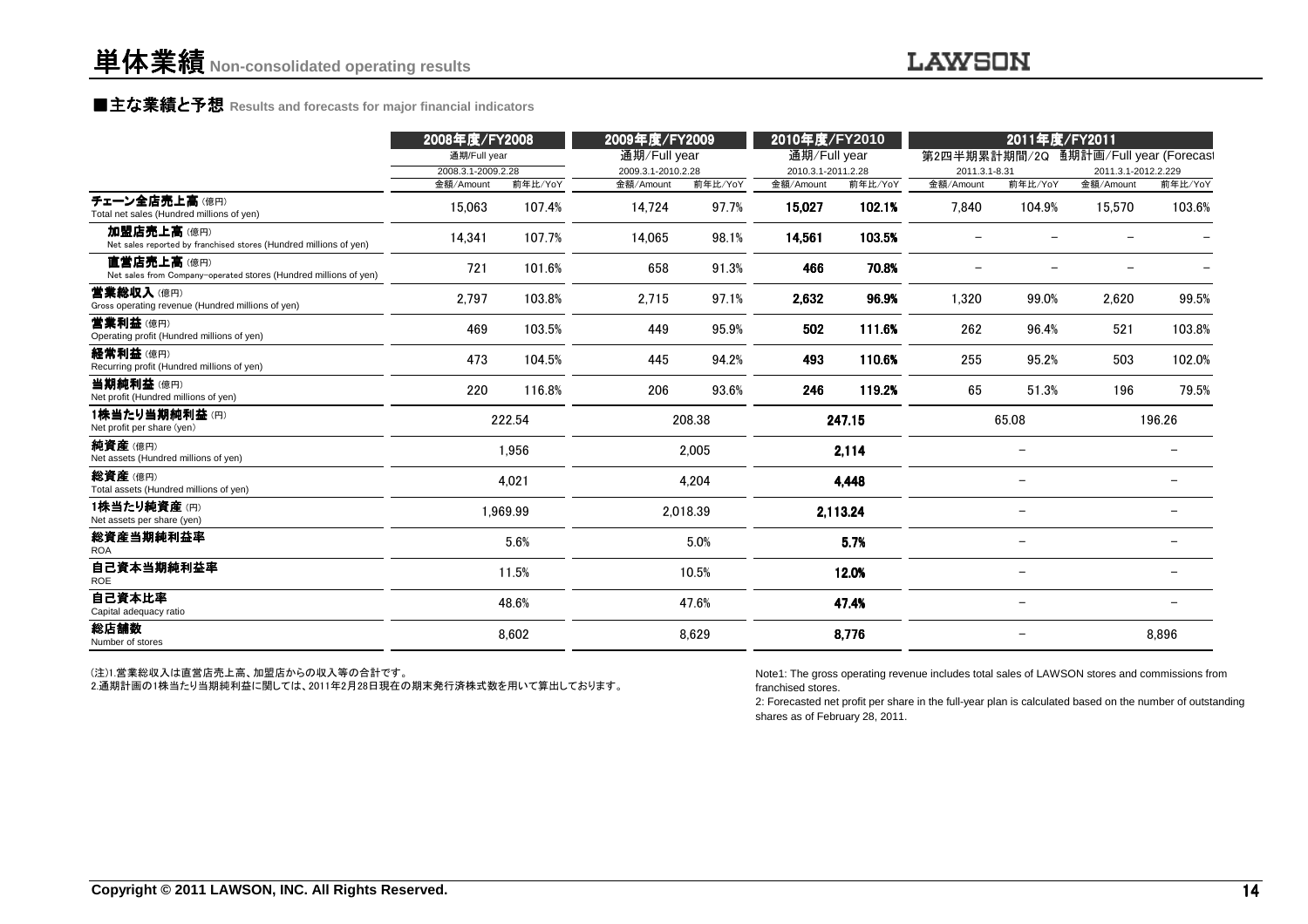# 単体業績**Non-consolidated operating results**

# ■損益計算書 **Non-consolidated statements of income**

|                                                                  | 前事業年度/FY2009        | 当事業年度/FY2010        | 增減                  |
|------------------------------------------------------------------|---------------------|---------------------|---------------------|
|                                                                  | 2009.3.1-2010.2.28  | 2010.3.1-2011.2.28  | Increase (Decrease) |
|                                                                  | 百万円/Millions of yen | 百万円/Millions of yen | 百万円/Millions of yen |
| $B + E$<br>A.営業総収入 Total operating revenues                      | 271,513             | 263,209             | $-8,303$            |
| <b>B.売上高</b> Net sales *1                                        | 65,834              | 46,641              | $-19,193$           |
| <b>C.売上原価</b> Cost of goods sold*2                               | 47,046              | 33,053              | $-13,992$           |
| $B - C$<br><b>D.売上総利益</b> Gross profit on sales*3                | 18,788              | 13,587              | $-5,200$            |
| $F + G$<br><b>E.営業収入</b> Operating revenues                      | 205,678             | 216,568             | 10,889              |
| F.加盟店からの収入 Franchise commission from franchised stores           | 183,566             | 193,746             | 10,179              |
| G.その他の営業収入 Other                                                 | 22,112              | 22,821              | 709                 |
| $A - C = D + E$<br><b>H.営業総利益</b> Operating gross profit         | 224,467             | 230,156             | 5,688               |
| <b>I.販売費及び一般管理費</b> Selling, general and administrative expenses | 179.469             | 179,945             | 476                 |
| $H - I$<br>J.営業利益 Operating profit                               | 44,997              | 50,210              | 5,212               |
| 営業外収益 Non-operating income                                       | 1,518               | 1,297               | $-221$              |
| 営業外費用 Non-operating expenses                                     | 1,939               | 2,195               | 255                 |
| 経常利益 Recurring profit                                            | 44,577              | 49,312              | 4,734               |
| 特別利益 Extraordinary gain                                          | 1,769               | 75                  | $-1,694$            |
| 特別損失 Extraordinary loss                                          | 7.874               | 7,180               | $-694$              |
| 税引前当期純利益 Income before income taxes                              | 38,471              | 42,206              | 3,734               |
| 法人税、住民税及び事業税 Income taxes-current                                | 16,903              | 14,984              | $-1,919$            |
| 法人税等調整額 Deferred income taxes                                    | 902                 | 2,579               | 1,676               |
| 当期純利益 Net profit                                                 | 20,665              | 24,643              | 3,977               |

# ■販売管理費及び一般管理費の主な明細 Selling, general and administrative expenses<br>-

|                                                          | 前事業年度/FY2009        | 当事業年度/FY2010                                                                                         | 増減<br>Increase (Decrease) |  |
|----------------------------------------------------------|---------------------|------------------------------------------------------------------------------------------------------|---------------------------|--|
|                                                          | 2009.3.1-2010.2.28  | 2010.3.1-2011.2.28                                                                                   |                           |  |
|                                                          | 百万円/Millions of yen | 百万円/Millions of yen                                                                                  | 百万円/Millions of yen       |  |
| 地代家賃 Rents                                               | 63.897              | 66,621                                                                                               | 2.724                     |  |
| 人件費 Personal expenses                                    | 36.947              | 35.736                                                                                               | $-1.210$                  |  |
| 動産リース料 Equipment leasing charges                         | 8.560               | 6.181                                                                                                | $-2.379$                  |  |
| 有形固定資産減価償却費 Depreciation of property and store equipment | 18.653              | 21.312                                                                                               | 2.659                     |  |
| 広告宣伝費 Advertising and promotional expenses               | 11.209              | 9.033                                                                                                | $-2.176$                  |  |
| その他 Other                                                | 40.201              | 41.061                                                                                               | 860                       |  |
| 合計 Total                                                 | 179.469             | 179.945                                                                                              | 476                       |  |
| (注) 「販売管理費及び一般管理費の主な明細」の 「その他」には、無形固定資産減価償却費を含んでおります。    |                     | Note: "Other" of "selling, general and administrative expenses" include amortization expenses of int |                           |  |

- \*1.直営店売上高
- \*2.直営店売上原価
- \*3.直営店売上総利益

Note: "Other"of "selling, general and administrative expenses" include amortization expenses of intangible assets.

\*1. Net sales from Company-operated stores.

\*2. Cost of goods sold from Company-operated stores.

\*3. Gross profit on sales from Company-operated stores.

**LAWSON**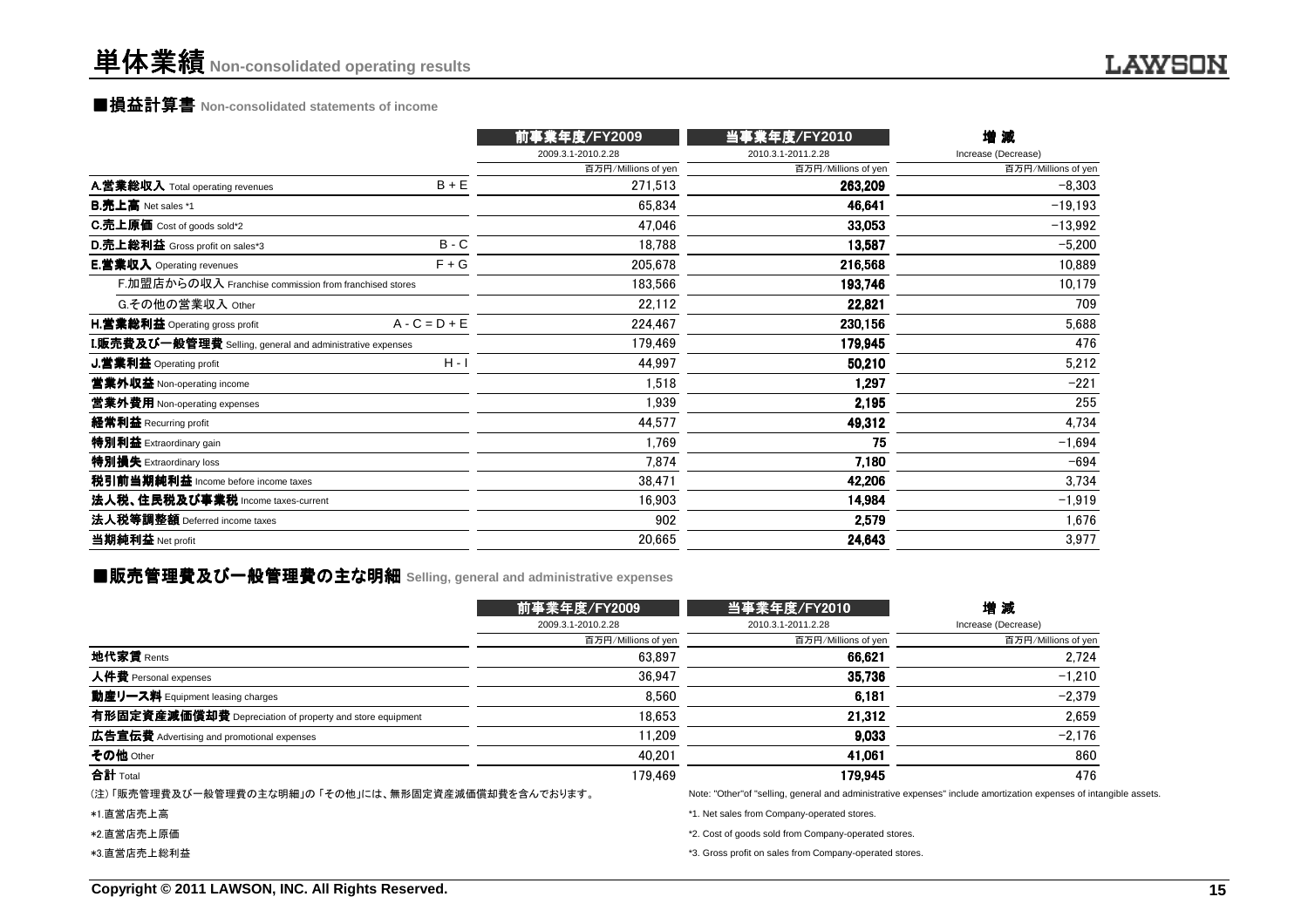### ■営業外収益・営業外費用内訳

| 2010.3.1-2011.2.28<br>百万円/Millions of yen<br>百万円/Millions of yen | Increase (Decrease) |
|------------------------------------------------------------------|---------------------|
|                                                                  |                     |
|                                                                  | 百万円/Millions of yen |
| 679<br>621                                                       | 58                  |
| 64<br>81                                                         | $-17$               |
| 177<br>294                                                       | $-117$              |
| 376<br>521                                                       | $-145$              |
| 1.518<br>1.297                                                   | $-221$              |
| 768<br>264                                                       | 503                 |
| .382<br>1.075                                                    | $-307$              |
| 292<br>351                                                       | 58                  |
| 1.939<br>2.195                                                   | 255                 |
|                                                                  |                     |

| ■特別利益·特別損失内訳                                                          | 前事業年度/FY2009        | 当事業年度/FY2010        | 増減                  |
|-----------------------------------------------------------------------|---------------------|---------------------|---------------------|
| Extraordinary gain & Extraordinary loss                               | 2009.3.1-2010.2.28  | 2010.3.1-2011.2.28  | Increase (Decrease) |
|                                                                       | 百万円/Millions of yen | 百万円/Millions of yen | 百万円/Millions of yen |
| 投資有価証券売却益 Gain on sales of investment securities                      |                     |                     |                     |
| <b>関係会社株式売却益</b> Gain on sales of subsidiaries and affiliates' stocks | 1,671               | 73                  | $-1.597$            |
| その他 Other                                                             | 97                  |                     | $-97$               |
| 特別利益計 Extraordinary gain                                              | .769                | 75                  | $-1.694$            |
| 固定資産除却損 Loss on retirement of noncurrent assets                       | 3.863               | 2.926               | $-937$              |
| <b>固定資産売却損</b> Loss on sales of noncurrent assets                     | 29                  | 1.303               | 1.274               |
| 減損損失 Loss on impairment of long-lived assets                          | 2.867               | 2.410               | $-457$              |
| その他 Other                                                             | 1.113               | 540                 | $-573$              |
| 特別損失計 Extraordinary loss                                              | 7.874               | 7.180               | $-694$              |
|                                                                       |                     |                     |                     |

| ■投融資の状況                                                  | 前事業年度/FY2009        | 当事業年度/FY2010        | 通期計画                |
|----------------------------------------------------------|---------------------|---------------------|---------------------|
| Capital expenditure                                      | 2009.3.1-2010.2.28  | 2010.3.1-2011.2.28  | Forecas / 2011.2    |
|                                                          | 百万円/Millions of yen | 百万円/Millions of yen | 百万円/Millions of yen |
| 新店投資 New store investments                               | 18.090              | 12.374              | 16.000              |
| 既存店投資 Existing store investments                         | 7.143               | 7.741               | 9.000               |
| システム関連投資 IT-related investments                          | 8.862               | 7.099               | 7.500               |
| その他 Other                                                | 238                 | 1.393               | 1,000               |
| 投資小計 Subtotal                                            | 34.334              | 28.607              | 33,500              |
| 出資·融資 Investments and advances                           | $-2.786$            | 661                 | 6.500               |
| リース Leases                                               | 31,950              | 11.298              | 17,000              |
| 合計 Total                                                 | 63.499              | 40.566              | 57,000              |
| 有形固定資産減価償却費 Depreciation of property and store equipment | 18.653              | 21.312              | 23,800              |
| 無形固定資産償却費 Amortization of intangible assets              | 4.894               | 7.348               | 7,900               |
| 減価償却費計 Total depreciation and amortization               | 23,547              | 28,660              | 31.700              |
|                                                          |                     |                     |                     |

(注)1.リースは各会計期間に取得したリース物件の取得価額相当額を記載しております。 2.新リース会計の適用により有形固定資産減価償却費には、売買処理されるリース物件の減価償却費を含んでおります。3..2010年度のリース債務の返済による支出は、6,423百万円です。

Note1: "Leases" are the amount of charges equivalent to the purchase price of the respective assets for the accounting period. 2: Depreciation of property and store equipment includes depreciation for leased property treated as a sale-and-purchasetransaction due to the application of new lease accounting standards in Japan.

3: The amount of repayments of lease obligations (consolidated) of FY2010 is 6,423 millions of yen.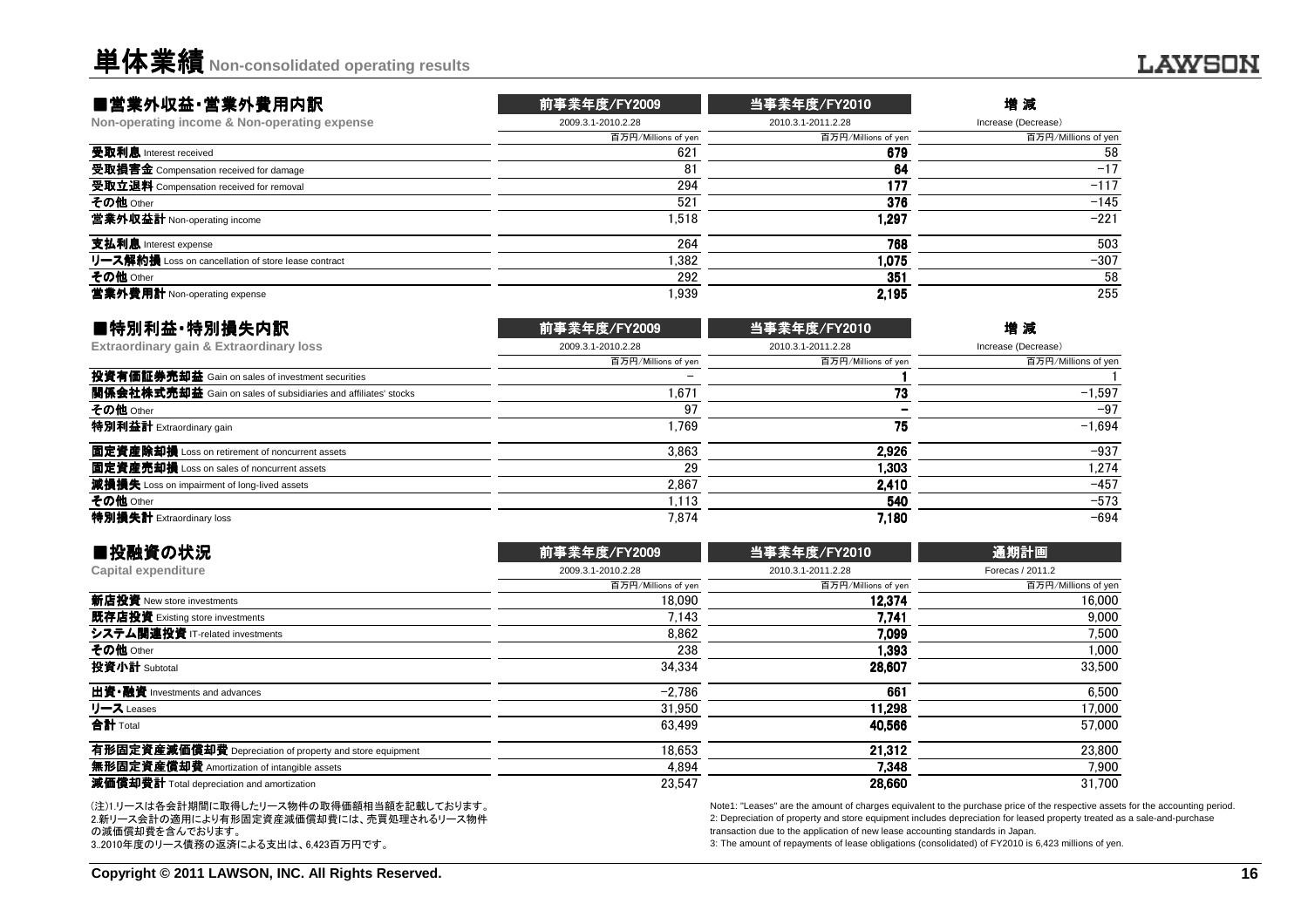# ■貸借対照表 **Balance sheets (Non-consolidated)**

|                                                                            | 前事業年度末<br>(2010年2月28日現在)               | 当事業年度末<br>(2011年2月28日現在)         | 増減                  |
|----------------------------------------------------------------------------|----------------------------------------|----------------------------------|---------------------|
|                                                                            | Previous fiscal term (As of 2.28,2010) | Current period (As of 2.28,2011) | Increase (Decrease) |
| [資産の部 Assets]                                                              | 百万円/Millions of yen                    | 百万円/Millions of yen              | 百万円/Millions of yer |
| 流動資産 Current assets                                                        | 111.412                                | 123.234                          | 11.822              |
| 現金及び預金 Cash and deposits                                                   | 53.862                                 | 68,743                           | 14,881              |
| 加盟店貸勘定 Accounts receivable - due from franchised stores                    | 20,767                                 | 15,661                           | $-5,106$            |
| 有価証券 Marketable securities                                                 | 2.500                                  | 2,999                            | 499                 |
| 商品 Merchandise inventories                                                 | 1.063                                  | 862                              | $-201$              |
| 未収入金 Accounts receivable - other                                           | 21,484                                 | 23,641                           | 2.157               |
| 繰延税金資産 Deferred tax assets                                                 | 3,188                                  | 3,344                            | 155                 |
| その他 Other                                                                  | 8,620                                  | 8,059                            | $-561$              |
| 貸倒引当金 Allowance for doubtful accounts                                      | $-74$                                  | $-77$                            | $-2$                |
| 固定資産 Noncurrent assets                                                     | 309,031                                | 321,586                          | 12,555              |
| 有形固定資産 Property, plant and equipment                                       | 133.828                                | 141.614                          | 7.785               |
| •建物 Buildings and structures                                               | 77,843                                 | 78,104                           | 261                 |
| •構築物 Buildings and structures                                              | 11,968                                 | 11,216                           | $-751$              |
| ・車両運搬具及び工具器具備品 Vehicles, tools, furniture and fixtures                     | 11.708                                 | 10,962                           | $-745$              |
| ・リース資産 Lease assets                                                        | 25,177                                 | 34,076                           | 8,899               |
| •その他 Other                                                                 | 7.130                                  | 7,253                            | 122                 |
| 無形固定資産 Intangible assets                                                   | 27.807                                 | 27,925                           | 118                 |
| 投資その他の資産 Investments and other assets                                      | 147,395                                | 152,046                          | 4,651               |
| ・関係会社株式 Stocks of subsidiaries and affiliates                              | 18,301                                 | 16,656                           | $-1,645$            |
| ・長期貸付金 Long-terms loans receivable                                         | 29.670                                 | 39,856                           | 10,185              |
| •差入保証金 Guarantee deposits                                                  | 79,338                                 | 77,164                           | $-2,174$            |
| ・繰延税金資産 Deferred tax assets                                                | 14,424                                 | 11,693                           | $-2,731$            |
| •その他 Other                                                                 | 7.639                                  | 8,277                            | 637                 |
| •貸倒引当金 Allowance for doubtful accounts                                     | $-1.979$                               | $-1.601$                         | 378                 |
| 資産合計 Total Assets                                                          | 420,444                                | 444,821                          | 24,377              |
| 有形固定資産の減価償却累計額<br>Accumulated depreciation of property and store equipment | 127.314                                | 140,922                          | 13,608              |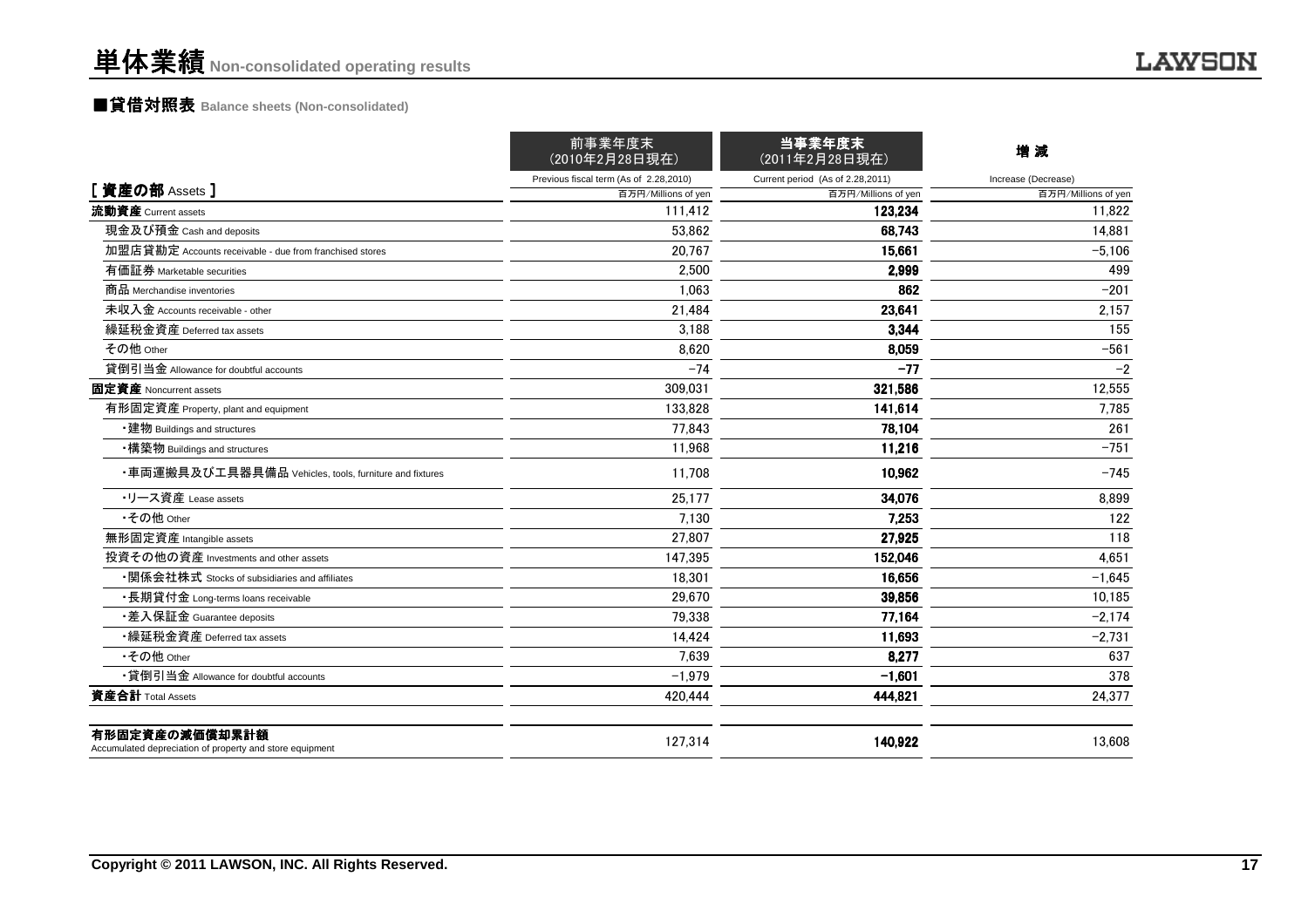# ■貸借対照表 **Balance sheets (Non-consolidated)**

|                                                                                             | 前事業年度末<br>(2010年2月28日現在)               | 当事業年度末<br>(2011年2月28日現在)         | 増減                  |
|---------------------------------------------------------------------------------------------|----------------------------------------|----------------------------------|---------------------|
|                                                                                             | Previous fiscal term (As of 2.28,2010) | Current period (As of 2.28,2011) | Increase (Decrease) |
| [負債の部 Liabilities ]                                                                         | 百万円/Millions of yen                    | 百万円/Millions of yen              | 百万円/Millions of yen |
| 流動負債 Current liabilities                                                                    | 157.764                                | 165,398                          | 7,633               |
| 買掛金 Accounts payable - trade                                                                | 64,271                                 | 67,633                           | 3,361               |
| 加盟店借勘定 Accounts payable - due to franchised stores                                          | 905                                    | 1,171                            | 266                 |
| 短期借入金 Short-term loans payable                                                              |                                        | 5,870                            | 5,870               |
| リース債務 Lease obligations                                                                     | 3,751                                  | 5,893                            | 2,141               |
| 未払金 Accounts payable - other                                                                | 17,502                                 | 13,534                           | $-3,967$            |
| 未払法人税等 Income taxes payable                                                                 | 8,812                                  | 9,738                            | 926                 |
| 預り金 Deposits payable                                                                        | 55,999                                 | 52,548                           | $-3,450$            |
| 賞与引当金 Provision for bonuses                                                                 | 2,629                                  | 3.610                            | 981                 |
| ポイント引当金 Provision for point card certificates                                               | 2,095                                  | 925                              | $-1,169$            |
| その他 Other                                                                                   | 1,796                                  | 4,471                            | 2,674               |
| 固定負債 Noncurrent liabilities                                                                 | 62,173                                 | 67,974                           | 5,800               |
| 長期リース債務 Long-term lease obligations                                                         | 16,298                                 | 22,612                           | 6,314               |
| 退職給付引当金 Liability for employees' retirement benefits                                        | 6,095                                  | 7,036                            | 940                 |
| 役員退職慰労引当金<br>Allowance for retirement benefits to executive officers and corporate auditors | 201                                    | 212                              | 10                  |
| 長期預り保証金 Long-term guarantee deposits                                                        | 38,735                                 | 37.240                           | $-1,494$            |
| その他 Other                                                                                   | 842                                    | 873                              | 30                  |
| 負債合計 Total liabilities                                                                      | 219,937                                | 233,372                          | 13,434              |

### [ 純資産の部 Net assets ]

| 株主資本 Sahreholders' equity                                                | 200,803  | 211.692  | 10.888 |
|--------------------------------------------------------------------------|----------|----------|--------|
| 資本金 Common stock                                                         | 58.506   | 58.506   |        |
| 資本剰余金 Capital surplus                                                    | 41.520   | 47.696   | 6.176  |
| 利益剰余金 Retained earnings                                                  | 102,490  | 107,182  | 4.692  |
| 自己株式 Treasury stock                                                      | $-1,713$ | $-1,693$ | 19     |
| 評価・換算差額等 Valuation and translation adjustments                           | $-643$   | $-648$   | $-5$   |
| その他有価証券評価差額金 Net unrealized gain (loss) on available-for-sale securities | $-8$     | $-14$    | $-5$   |
| 土地再評価差額金 Revaluation reserve for land                                    | $-634$   | $-634$   |        |
| 新株予約権 Subscription rights to shares                                      | 346      | 405      | 59     |
| 純資産合計 Net assets                                                         | 200,506  | 211,448  | 10.942 |
| 負債純資産合計 Liabilities and assets                                           | 420,444  | 444,821  | 24.377 |
|                                                                          |          |          |        |

**LAWSON**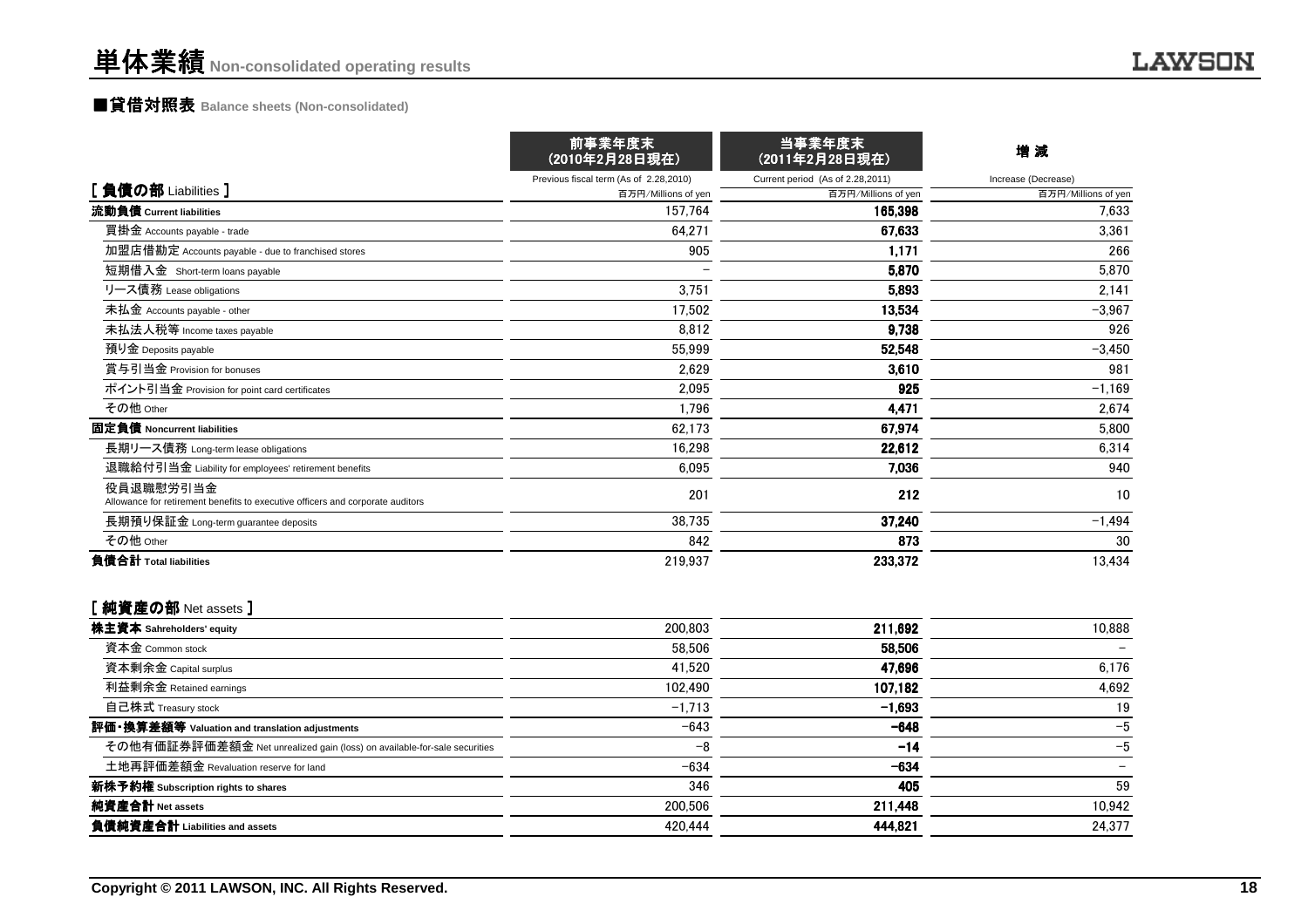# 売上及び商品の状況(単体) **Sales and Products (Non-consolidated)**

# ■売上高前年比 YOY rate of sales on existing stores<br>2008年度/FY2008

|                         | 2008年度/FY2008 | 2009年度/FY2009 | 2010年度/FY2010 | 2011年度(計画)/FY2011(Forecast) |              |
|-------------------------|---------------|---------------|---------------|-----------------------------|--------------|
|                         | 通期/Full year  | 通期/Full year  | 通期/Full year  | 第2四半期累計期間/ 2Q               | 通期/Full year |
|                         | 前年比/YOY       | 前年比/YOY       | 前年比/YOY       | 前年比/YOY                     | 前年比/YOY      |
| 既存店 Existing stores     | 106.5%        | 95.9%         | 100.8%        | 103.5%                      | 102.5%       |
| (注)記載の数値け 久全計期間における実績です |               |               |               |                             |              |

(注)記載の数値は、各会計期間における実績です。

### ■平均日販 **Average daily sales per store**

|                 | 2008年度/FY2008       | 2009年度/FY2009       | 2010年度/FY2010       |
|-----------------|---------------------|---------------------|---------------------|
|                 | 通期/Full year        | 通期/Full year        | 通期/Full year        |
|                 | 千円/Thousands of yen | 千円/Thousands of yen | 千円/Thousands of yen |
| 全店 Total stores | 517                 | 502                 | 513                 |
| 新店 New stores   | 505                 | 464                 | 506                 |
|                 |                     |                     |                     |

#### ■客数及び客単価(既存店) Average number of customers and average purchase value per customer in exsisting stores

|                         | 2008年度/FY2008    |         | 2009年度/FY2009    |         | 2010年度/FY2010    |         |  |
|-------------------------|------------------|---------|------------------|---------|------------------|---------|--|
|                         | 通期/Full year     |         | 通期/Full year     |         | 通期/Full year     |         |  |
|                         | 人・円/Persons, yen | 前年比/YOY | 人・円/Persons, yen | 前年比/YOY | 人·円/Persons, yen | 前年比/YOY |  |
| 客数 Number of customers  | 868              | 105.7%  | 868              | 99.0%   | 872              | 100.4   |  |
| 客単価 Spend per customer  | 589              | 100.8%  | 569              | 96.9%   | 573              | 100.4   |  |
| (注)記載の数値け 久全計期間における実績です |                  |         |                  |         |                  |         |  |

(注)記載の数値は、各会計期間における実績です。

# ■商品別販売構成 ■商品別販売構成の推移及び総荒利益率の状況(全店) **Sales by merchandise category and gross profit margin at store level (All sotres)**

|                                                                                                                                              | 2008年度/FY2008                    |              |                                        | 2009年度/FY2009                                                                               |                 | 2010年度/FY2010<br>通期/Full year          |                                                                                                                              | 2011年度(計画)/FY2011(Forecast) |                                        |                                                                                                                                                                                                                                          |                              |
|----------------------------------------------------------------------------------------------------------------------------------------------|----------------------------------|--------------|----------------------------------------|---------------------------------------------------------------------------------------------|-----------------|----------------------------------------|------------------------------------------------------------------------------------------------------------------------------|-----------------------------|----------------------------------------|------------------------------------------------------------------------------------------------------------------------------------------------------------------------------------------------------------------------------------------|------------------------------|
|                                                                                                                                              |                                  | 通期/Full year |                                        | 通期/Full year                                                                                |                 |                                        |                                                                                                                              | 第2四半期累計期間/ 2Q               | 通期/Full year                           |                                                                                                                                                                                                                                          |                              |
|                                                                                                                                              | 億円<br>hundred<br>millions of yen | 構成比<br>Share | 総荒利益率<br><b>Gross Profit</b><br>Margin | 億円<br>hundred<br>millions of yen                                                            | 構成比<br>Share(%) | 総荒利益率<br><b>Gross Profit</b><br>Margin | 億円<br>hundred<br>millions of yen                                                                                             | 構成比<br>Share                | 総荒利益率<br><b>Gross Profit</b><br>Margin | 総荒利益率<br>Gross Profit Margin                                                                                                                                                                                                             | 総荒利益率<br>Gross Profit Margin |
| ファストフード Fast foods                                                                                                                           | 3,281                            | 21.8%        | 36.1%                                  | 3.065                                                                                       | 20.8%           | 37.3%                                  | 3,043                                                                                                                        | 20.3%                       | 37.8%                                  |                                                                                                                                                                                                                                          |                              |
| <b>日配食品</b> Daily delivered foods                                                                                                            | 1.685                            | 11.2%        | 33.7%                                  | 1.696                                                                                       | 11.5%           | 34.3%                                  | 1.926                                                                                                                        | 12.8%                       | 34.6%                                  | $\overline{\phantom{0}}$                                                                                                                                                                                                                 | $\overline{\phantom{m}}$     |
| 加工食品 Processed foods                                                                                                                         | 8.192                            | 54.4%        | 24.8%                                  | 8.139                                                                                       | 55.3%           | 24.6%                                  | 8.297                                                                                                                        | 55.2%                       | 24.5%                                  | $\qquad \qquad$                                                                                                                                                                                                                          | $\overline{\phantom{m}}$     |
| 非食品 Nonfood products                                                                                                                         | 1.904                            | 12.6%        | 39.5%                                  | 1.822                                                                                       | 12.4%           | 40.8%                                  | 1.759                                                                                                                        | 11.7%                       | 42.2%                                  |                                                                                                                                                                                                                                          |                              |
| 合計 Total                                                                                                                                     | 15.063                           | 100.0%       | 30.1%                                  | 14.724                                                                                      | 100.0%          | 30.4%                                  | 15.027                                                                                                                       | 100.0%                      | 30.6%                                  | 30.5%                                                                                                                                                                                                                                    | 30.4%                        |
| 2.加工食品には、たばこを含んでおります。3.非食品の総荒利益率は、手数料収入を含め算出しております。<br>4.前事業年度においてファストフードに区分していた一部の商品を、当事業年度では日配食品に区分を変更して記載しております。変<br>更による影響額は、89億13百万円です。 |                                  |              |                                        |                                                                                             |                 |                                        | 2: Processed foods include cigarettes.<br>3: Gross profit of non-food products includes service commissions.<br>million yen. |                             |                                        | 4: Some merchandises that were classified into fast food in the previous accounting period have been reclassified<br>into daily delivered goods in the presentation for the current accounting period. The effect of the change is 8,913 |                              |
| 分類 Category                                                                                                                                  |                                  |              |                                        |                                                                                             |                 |                                        | 内容 Products included                                                                                                         |                             |                                        |                                                                                                                                                                                                                                          |                              |
| ファストフード Fast foods                                                                                                                           |                                  |              |                                        |                                                                                             |                 |                                        | 米飯・麺・調理パン(サンドイッチ等)・デリカ・ファーストフード 等 Rice, noodles, bread, delicatessen items, fast foods, etc…                                 |                             |                                        |                                                                                                                                                                                                                                          |                              |
| 日配食品 Daily delivered foods                                                                                                                   |                                  |              |                                        | ベーカリー・デザート・アイスクリーム・生鮮食品 等 Bakery, desserts, ice cream, fresh food, etc…                     |                 |                                        |                                                                                                                              |                             |                                        |                                                                                                                                                                                                                                          |                              |
| 加工食品 Processed foods                                                                                                                         |                                  |              |                                        |                                                                                             |                 |                                        | 飲料・酒類・加工食品・菓子・たばこ 等 Soft drinks, alcoholic bevarages, processed foods, confectionery, cigarettes, etc…                       |                             |                                        |                                                                                                                                                                                                                                          |                              |
| 非食品 Nonfood products                                                                                                                         |                                  |              |                                        | 日用品•本•雑誌 等 Daily necessities, books, magazines, online merchandise sales and services, etc… |                 |                                        |                                                                                                                              |                             |                                        |                                                                                                                                                                                                                                          |                              |
|                                                                                                                                              |                                  |              |                                        |                                                                                             |                 |                                        |                                                                                                                              |                             |                                        |                                                                                                                                                                                                                                          |                              |

(注) 当ページの各数値には、㈱ローソン沖縄の運営する店舗の数値を含みません。Note: The figures related to operation of LAWSON Okinawa, Inc. are excluded in all of the above tables.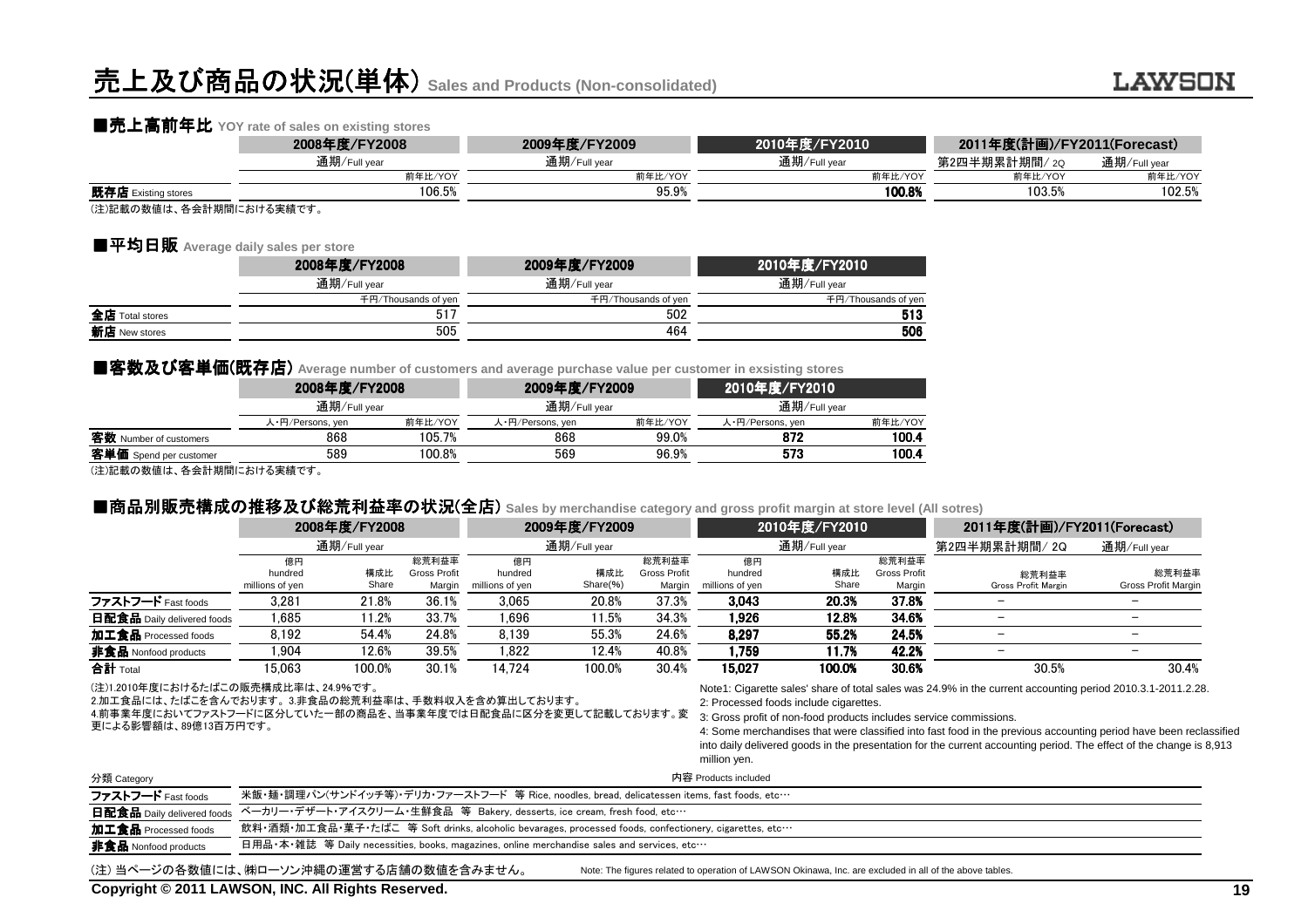# ■酒▪タバコ取扱店及び24時間営業店舗数 Liquor-licensed,Cigarette-licensed,24 hour operating & Parkinglots equipped stores<br>2008年度/FY2009

|                                    | 2008年度/FY2008 |                          | 2009年度/FY2009 |                     | 2010年度/FY2010 |                     |
|------------------------------------|---------------|--------------------------|---------------|---------------------|---------------|---------------------|
|                                    |               | 通期/Full year             |               | 通期/Full year        |               | 通期/Full year        |
|                                    | 店/Store       | 総店舗数に占める割合<br>Share      | 店/Store       | 総店舗数に占める割合<br>Share | 店/Store       | 総店舗数に占める割合<br>Share |
| 酒取扱店 Liquor-licensed stores        | 8.417         | 97.8%                    | 8.583         | 97.9%               | 8.733         | 97.9%               |
| タバコ取扱店 Cigarette-licensed stores   | 7.498         | 87.2%                    | 7.854         | 89.6%               | 8.165         | 91.6%               |
| 24時間営業店 24 hour operating stores   | 8.391         | 97.5%                    | 8.538         | 97.4%               | 8.682         | 97.4%               |
| 駐車場設置店 Parkinglots equipped stores | 6.318         | 73.4%                    | 6.491         | 74.1%               | 6.638         | 74.4%               |
| 総店舗数 Total number of stores        | 8.602         | $\overline{\phantom{0}}$ | 8.765         |                     | 8,917         |                     |

# ■平均在庫(全店 期末1店舗当たり平均在庫売価 たり平均在庫売価) **Inventory turnover in days (based on total stores, inventory per store)**

|                                 | 2008年度/FY2008                  |         | 2009年度/FY2009                 |         | 2010年度/FY2010                  |         |
|---------------------------------|--------------------------------|---------|-------------------------------|---------|--------------------------------|---------|
|                                 | 通期/Full year                   |         | 通期/Full year                  |         | 通期/Full year                   |         |
|                                 | 千円・日<br>Thousands of yen, days | 前年比/YOY | 千円・日<br>Thousands of yen,days | 前年比/YOY | 千円・日<br>Thousands of yen, days | 前年比/YOY |
| 在庫 Inventory                    | 5.714                          | 106.0%  | 5.516                         | 96.5%   | 6.236                          | 113.1%  |
| 在庫日数 Inventory turnover in days | 1.6                            | 96.7%   | 12.                           | 104.3%  | 12.5                           | 103.3%  |
|                                 |                                |         |                               |         |                                |         |

#### ■売場面積(全店) **Area of floor (Total stores)**

|                      |                              | 2008年度/FY2008<br>通期/Full year |                              | 2009年度/FY2009 |                              |         |  |
|----------------------|------------------------------|-------------------------------|------------------------------|---------------|------------------------------|---------|--|
|                      |                              |                               |                              | 通期/Full vear  | 通期/Full year                 |         |  |
|                      | m <sup>2</sup> /Square meter | 前年比/YOY                       | m <sup>2</sup> /Square meter | 前年比/YOY       | m <sup>-</sup> /Square meter | 前年比/YOY |  |
| 全店売場面積 Area of floor | 951.499                      | 101.7%                        | 974.499                      | 102.4%        | 980.359                      | 100.6%  |  |
| (注)期中平均にて算出しております。   |                              |                               | Note:term average            |               |                              |         |  |

# ■収納代行業務の状況(全店) Third party bill settlement (Total stores)<br>2008年度/FY2008

|                                | 2008年度/FY2008                       |              | 2009年度/FY2009                       |              | 2010年度/FY2010                       |         |
|--------------------------------|-------------------------------------|--------------|-------------------------------------|--------------|-------------------------------------|---------|
|                                |                                     | 通期/Full year |                                     | 通期/Full year | 通期/Full year                        |         |
|                                | 百万円、百万件<br>Millions of yen, Million | 前年比/YOY      | 百万円、百万件<br>Millions of yen, Million | 前年比/YOY      | 百万円、百万件<br>Millions of yen, Million | 前年比/YOY |
| <b>収納金額</b> Transaction volume | .506.531                            | 106.6%       | .553.832                            | 103.1%       | 1.639.203                           | 105.5%  |
| 取扱件数 Number of settlement      | 156.6                               | 104.4%       | 162.2                               | 103.6%       | 169.8                               | 104.7%  |
| 手数料収入 Commission revenues      | 8.415                               | 101.7%       | 8.651                               | 102.8%       | 9,027                               | 104.4%  |

# ■**ATM**設置台数 **Number of ATMs installed**

|                                         | 2008年度/FY2008 | 2009年度/FY2009 | 2010年度/FY2010 |
|-----------------------------------------|---------------|---------------|---------------|
|                                         | 通期/Full year  | 通期/Full year  | 通期/Full vear  |
|                                         | 台/Number      | 台/Number      | 台/Number      |
| <b>ATM設置台数 Number of ATMs installed</b> | 5.970         | 6.978         | 8.526         |
|                                         |               |               |               |

(注) 当ページの各数値には、㈱ローソン沖縄の運営する店舗の数値を含みます。

note:The operating value of LAWSON Okinawa are included on the tables.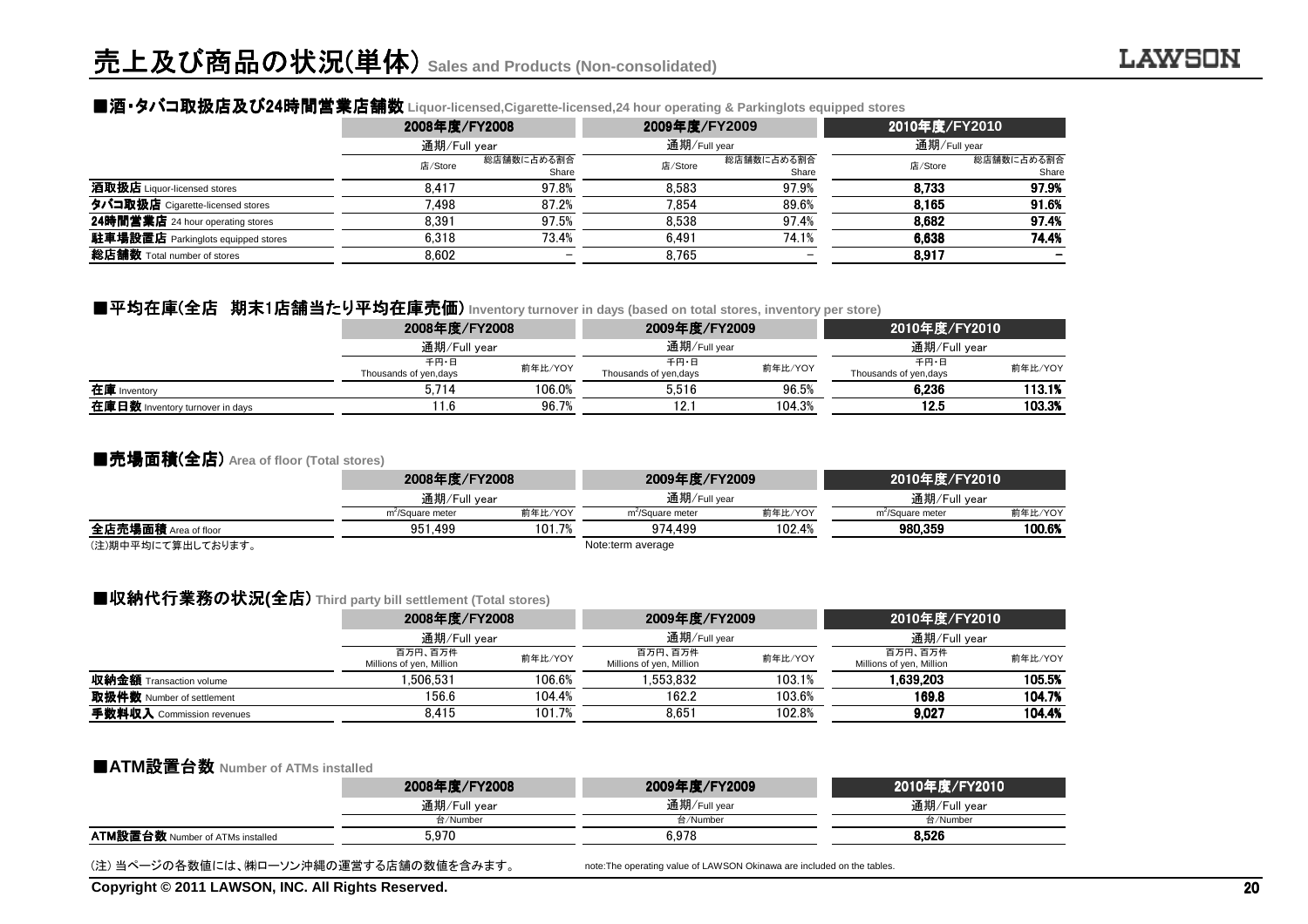# 従業員の状況(連結) **Number of employee (Consolidated)**

|                                                            | 2008年度/FY2008 |                             | 2009年度/FY2009 |                             | 2010年度/FY2010 |                             |
|------------------------------------------------------------|---------------|-----------------------------|---------------|-----------------------------|---------------|-----------------------------|
|                                                            |               | 通期/Full year                |               | 通期/Full year                | 通期/Full year  |                             |
|                                                            | 人/Persons     | 期首差/Net increase (decrease) | 人/Persons     | 期首差/Net increase (decrease) | 人/Persons     | 期首差/Net increase (decrease) |
| 単体 Non-consolidated                                        |               |                             |               |                             |               |                             |
| <b>従業員数(人)</b> Employees (Person)                          | 3.459         | 143                         | 3.424         | $-35$                       | 3,305         | $-119$                      |
| パートタイマー(人)<br>Employees (Part-time and temporary) (Person) | 3.347         | $-434$                      | $3,512*$      | $165*$                      | 2,574         | $-938$                      |
| 連結子会社 Consolidated subsidiaries                            |               |                             |               |                             |               |                             |
| 従業員数(人) Employees (Person)                                 | 1.727         | 1.308                       | 1.812         | 85                          | 2.398         | 586                         |
| パートタイマー(人)<br>Employees (Part-time and temporary) (Person) | 6.027         | 5,372                       | $6.088*$      | $61^*$                      | 6.305         | 217                         |
| 連結計 Consolidated                                           |               |                             |               |                             |               |                             |
| <b>従業員数(人)</b> Employees (Person)                          | 5,186         | 1,451                       | 5.236         | 50                          | 5.703         | 467                         |
| パートタイマー(人)<br>Employees (Part-time and temporary) (Person) | 9,374         | 4,938                       | $9,600^*$     | $226*$                      | 8.879         | $-721$                      |

(注)従業員数は就業人員であり、パートタイマーについては累計期間の平均人員数(ただし、1日勤務時間8時間換算

による)で記載しております。 \*2009年度期末に公表致しました当資料の記載に誤りがありましたので、数値を修正しております。

Note:The average number of part-time employees is calculated on the assumption of an 8-hour working day.

 \*The numbers of Employees (Part-time and temporary) for Non-consolidated, Consolidated subsidiaries and Consolidatedwhich were released at the end of FY2009, have been corrected to the numbers in the above table, respectively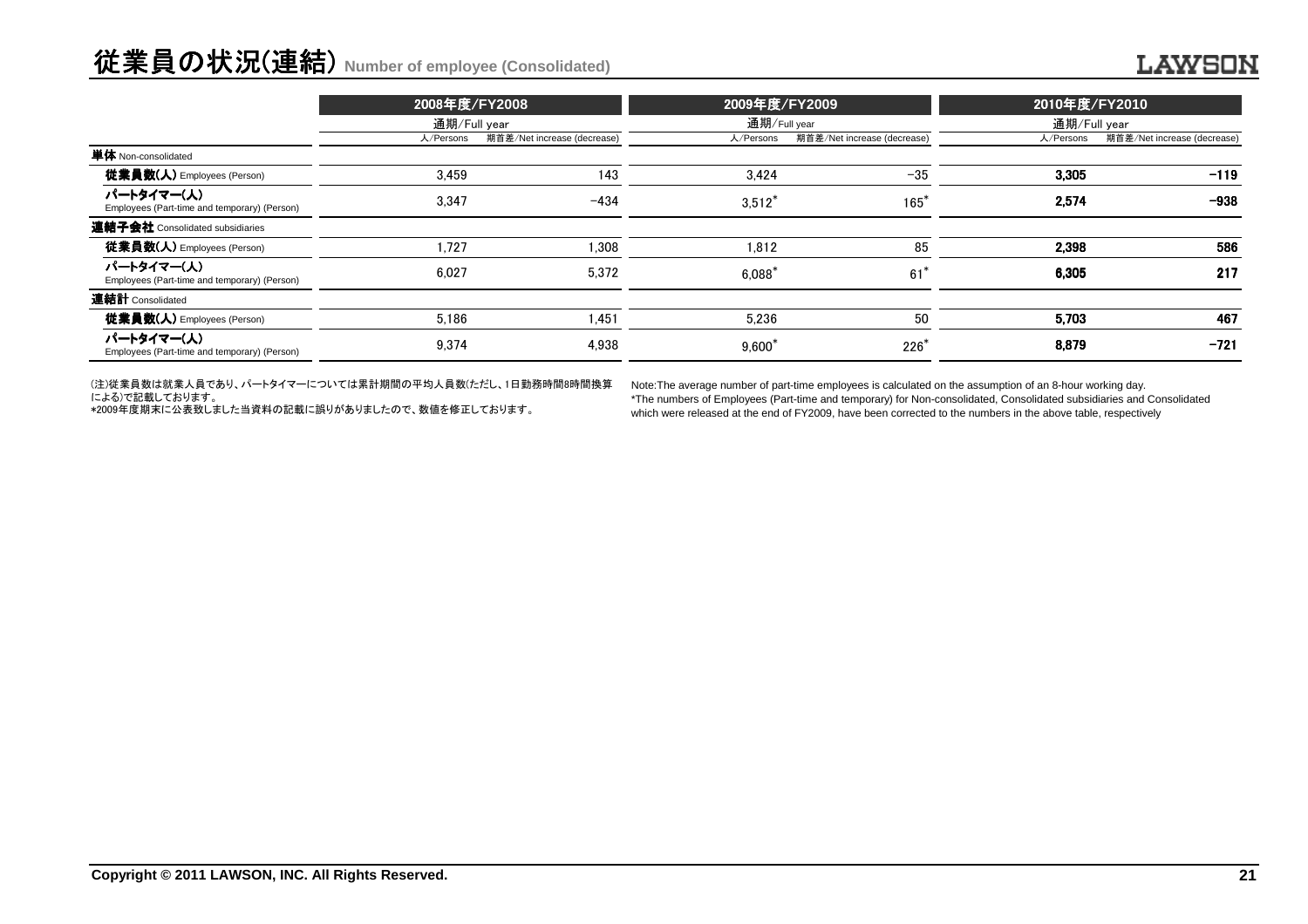# ■株式に関する所有者別分布状況 Distribution of shareholders by type<br>→

|                                        |                                                | 2011年2月28日現在 |        |  |  |  |
|----------------------------------------|------------------------------------------------|--------------|--------|--|--|--|
|                                        | 株主数(人)                                         | 株式数(千株)      | 株式構成比  |  |  |  |
|                                        | Person                                         | Thousands    | Ratio  |  |  |  |
| 金融機関 Financial institutions            | 112                                            | 17.110       | 17.1%  |  |  |  |
| 金融商品取引業者 Securities companies          | 34                                             | 2.251        | 2.2%   |  |  |  |
| その他の国内法人 Other domestic entities       | 534                                            | 40.618       | 40.5%  |  |  |  |
| 外国法人等 Foreign entities                 | 442                                            | 29.297       | 29.2%  |  |  |  |
| 個人その他 Individuals, others              | 39.797                                         | 10.589       | 10.6%  |  |  |  |
| 証券保管振替機構 JASDEC                        |                                                |              | 0.0%   |  |  |  |
| <b>自己株式</b> Treasury stock             |                                                | 433          | 0.4%   |  |  |  |
| 発行済株式の総数 Shares issued and outstanding | 40.921                                         | 100.300      | 100.0% |  |  |  |
| (注)1単元の株式数は100株です。                     | Note: The trading unit (tangen) is 100 shares. |              |        |  |  |  |

### **■大株主の状況 Principal shareholders**

| 2011年2月28日現在     |                     |
|------------------|---------------------|
| 所有株式数(千株)        | 出資比率                |
| Number of shares | Percentage of total |
| held (Thousands) | shares held*        |
| 32.089           | 32.1%               |
| 4.786            | 4.8%                |
| 4.262            | 4.3%                |
| 3.870            | 3.9%                |
| 3.162            | 3.2%                |
| 2.092            | 2.1%                |
| 1.440            | 1.4%                |
| 1.330            | 1.3%                |
| 1.080            | 1.1%                |
| 883              | 0.9%                |
|                  |                     |

議決権総数(個) Total number of voting share

996,549

(注)1.上記の所有株式数は、株主名簿に基づき記載しております。2.上記の出資比率は、自己株式433,040株を控除して算出しております。

Note1:Shareholdings above are based on the shareholders' register.2:The above shareholding ratios exclude treasury stock (433,040).

#### ■配当の推移 **Transition of dividend**

|                                                              | 2008年度 | 2009年度 | 2010年度  |
|--------------------------------------------------------------|--------|--------|---------|
|                                                              | FY2008 | FY2009 | FY2010  |
| 1株当たり(円) Cash dividends per share (Yen)                      | 160    | 160    | 170     |
| 配当性向(単体) Payout ratio(non consolidated)                      | 71.9%  | 76.8%  | 68.8%   |
| <b>配当性向(連結)</b> Payout ratio(consolidated)                   | 66.6%  | 126.3% | 66.8%   |
| <b>発行済株式の総数(千株)</b> Shares issued and outstanding(Thousands) | 99.600 | 99.600 | 100.300 |
|                                                              |        |        |         |